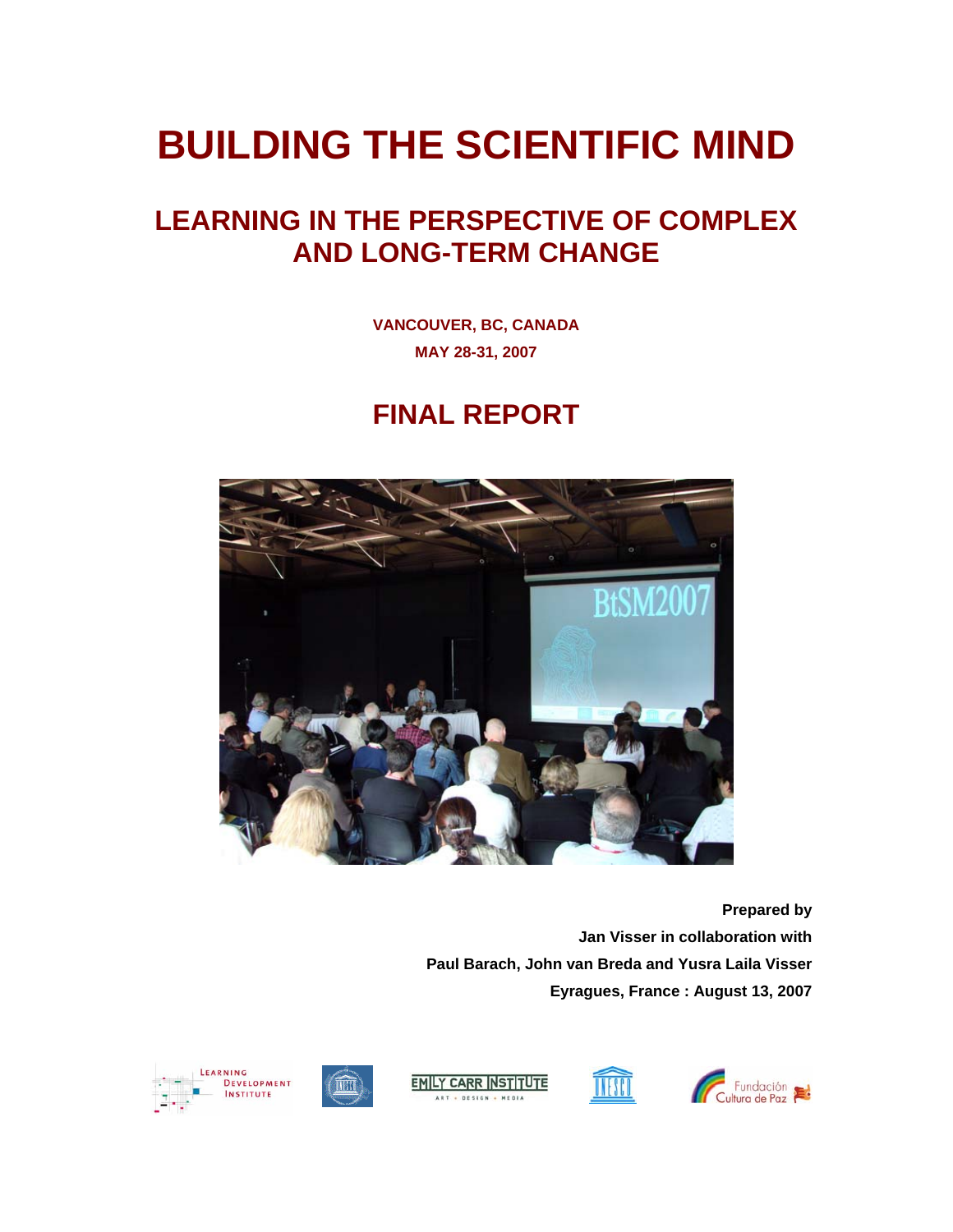### **GENERAL ASPECTS**

#### **Organization**

The [Second Advanced International](http://www.learndev.org/BtSM2007.html)  [Colloquium on Building the Scientific](http://www.learndev.org/BtSM2007.html)  [Mind](http://www.learndev.org/BtSM2007.html)<sup>[1](#page-1-0)</sup>—BtSM2007 for short—was held at the [Emily Carr Institute of Art and](http://www.eciad.ca/)  [Design](http://www.eciad.ca/)<sup>[2](#page-1-1)</sup> (ECIAD) in Vancouver, BC, Canada, from 28 to 31 May 2007. The colloquium took place under the auspices of the [United Nations](http://www.unesco.org/)  [Educational, Scientific and Cultural](http://www.unesco.org/)  [Organization](http://www.unesco.org/)<sup>[3](#page-1-2)</sup> (UNESCO). It was organized by the [Learning Development](http://www.learndev.org/)   $Institute<sup>4</sup>$  $Institute<sup>4</sup>$  $Institute<sup>4</sup>$  $Institute<sup>4</sup>$  (LDI) in collaboration with [ECIAD](http://www.eciad.ca/) and the [Canadian Commission](http://www.unesco.ca/)  [for UNESCO.](http://www.unesco.ca/)<sup>[5](#page-1-4)</sup> The colloquium was furthermore sponsored by the [Fundación Cultura de Paz](http://www.fund-culturadepaz.org/)<sup>[6](#page-1-5)</sup> Seventy [individuals](http://www.learndev.org/dl/BtSM2007/BtSM2007-Community.pdf)<sup>[7](#page-1-6)</sup> from around the world (46 % female; 20 countries; age range 10 to 85) signed up for the meeting.



**Group photo of participants present at BtSM2007** 

#### **Theme and focus**

Science, in the broad sense of the word, has become an increasingly crucial dimension of life in the 21<sup>st</sup> century. The balance between how humans and

-

<span id="page-1-2"></span><span id="page-1-1"></span><sup>3</sup> http://www.unesco.org

nature influence each other has shifted so much in the direction of the former's impact on the latter that the geological epoch in which we now live has famously been called the Anthropocene by [Paul Crutzen](http://www.mpch-mainz.mpg.de/%7Eair/anthropocene/).<sup>[8](#page-1-7)</sup> The shift from Holocene to Anthropocene is supposed to have taken place over the past two to three centuries due, particularly, to the dramatic advances in science and technology. These advances have created great benefits, but at the same time also great risks, for our species and for the planet at large. More than ever is there a need for every single human being to be able to view the world in which we live, among many other perspectives, from the vantage point of how we interact with it in the way that only science allows us to.

Yet, and, in a sense surprisingly, fewer and fewer people come prepared to meet the above challenge. The number of young people who prepare for careers in science is dwindling and those who enter the field often do so with expectations and attitudes that are different from those that motivated past generations of scientists; science and its societal importance are increasingly poorly understood by the general public; science and scientists have lost esteem in comparison with their status during the previous century; and generally people tend to appreciate the problems which humanity faces from perspectives that *exclude* rather than *include* their scientific dimension.

To address the above problem, a fundamental refocusing is required of how we deal with preparing ourselves for constructive participation in a world in which science plays the role it does.

<span id="page-1-0"></span><sup>1</sup> http://www.learndev.org/BtSM2007.html

<sup>&</sup>lt;sup>2</sup> http://www.eciad.ca/

<sup>4</sup> http://www.learndev.org

<span id="page-1-4"></span><span id="page-1-3"></span><sup>&</sup>lt;sup>5</sup> http://www.unesco.ca

<sup>&</sup>lt;sup>6</sup> www.fund-culturadepaz.org/

<span id="page-1-7"></span><span id="page-1-6"></span><span id="page-1-5"></span><sup>7</sup> http://www.learndev.org/dl/BtSM2007/BtSM2007- Community.pdf

<sup>&</sup>lt;sup>8</sup> http://www.mpch-mainz.mpg.de/~air/anthropocene/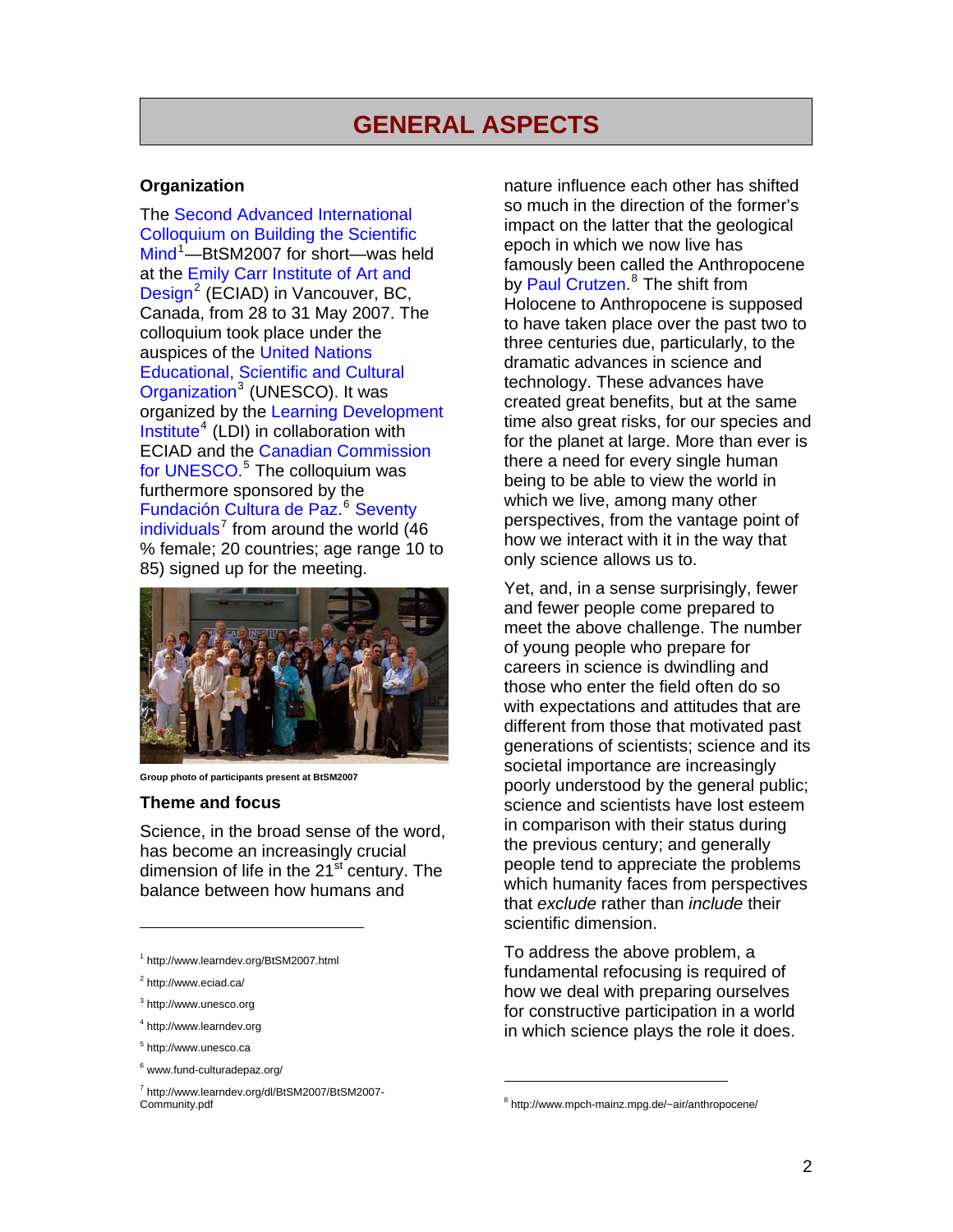Thus, BtSM2007, like its predecessor, [BtSM2005](http://www.learndev.org/ColloquiumBuildingTSM2005.html),<sup>[9](#page-2-0)</sup> aimed at restoring the mind as a valid focus of attention in formal, non-formal and informal processes of science and technology oriented education and communication. This contrasts with the often too narrow focus on skills and factual and procedural knowledge in traditional science education. In the specific case of BtSM2007 this focus was furthermore informed by the need for humans to deal, collectively and individually, with problems that arise from human-induced change processes that are complex and have long-term consequences. Issues related to environmental impact, sustainability, and resource depletion are among the obvious examples. Edgar Morin's work on complex thinking was thus given a place of prominence in the debate.

#### **The program**

To set the tone for the above emphasis, the **program**<sup>[10](#page-2-1)</sup> for the colloquium was designed to start off with a keynote by Edgar Morin during the morning of the first day. However, due to unforeseen personal circumstances, Edgar Morin was prevented from traveling to Canada and knew so only days before the start of the meeting. This led to a last minute



**Panel on** *Restricted and General Complexity***. Left to right: Michel Alhadeff-Jones, Dalva Padilha, Martin Gardiner, Benjamin Olshin, Paul Horwitz** 

decision to replace the keynote presentation by a keynote panel on *Restricted and general complexity:* 

*Reinventing the scientific mind with a view to today's problems*, largely based on a [paper by Morin](http://www.learndev.org/dl/BtSM2007/EdgarMorin-FR.pdf)<sup>[11](#page-2-1)</sup> already made available prior to the start of the colloquium*.* A large number of participants familiar with Morin's work volunteered. Half of them were collaboratively selected to serve on the panel; the other half served as respondents from the floor. Replacement of the lecture by an interactive panel provided for an active start of the four-day dialogue.



**Kalina Christoff delivering her keynote on** *Human Thinking: Lessons from Neuroscience*

Two more keynotes signaled additional emphases in the program. One of them, on *Human thinking: Lessons from Neuroscience*, was delivered by Kalina Christoff of the University of British Columbia and focused on recent findings about the functioning of the brain. The other keynote aimed at challenging the assumed benefits of school-based learning as regards the development of the scientific mind. Its title was *Research on how school is nurturing the anti-scientific mind and how this can be changed* and it was delivered by the 2001 Physics Nobel Laureate Carl Wieman of the University of British Columbia and the University of Colorado via video conferencing from Washington, DC. Each of the keynotes was followed by extensive in-depth discussion from the floor.

 $\overline{a}$ 

<span id="page-2-0"></span><sup>&</sup>lt;sup>9</sup> http://www.learndev.org/ColloquiumBuildingTSM2005.html

<span id="page-2-1"></span><sup>10</sup> http://www.learndev.org/dl/BtSM2007/BtSM2007-Program.pdf

<sup>11</sup> http://www.learndev.org/dl/BtSM2007/EdgarMorin-FR.pdf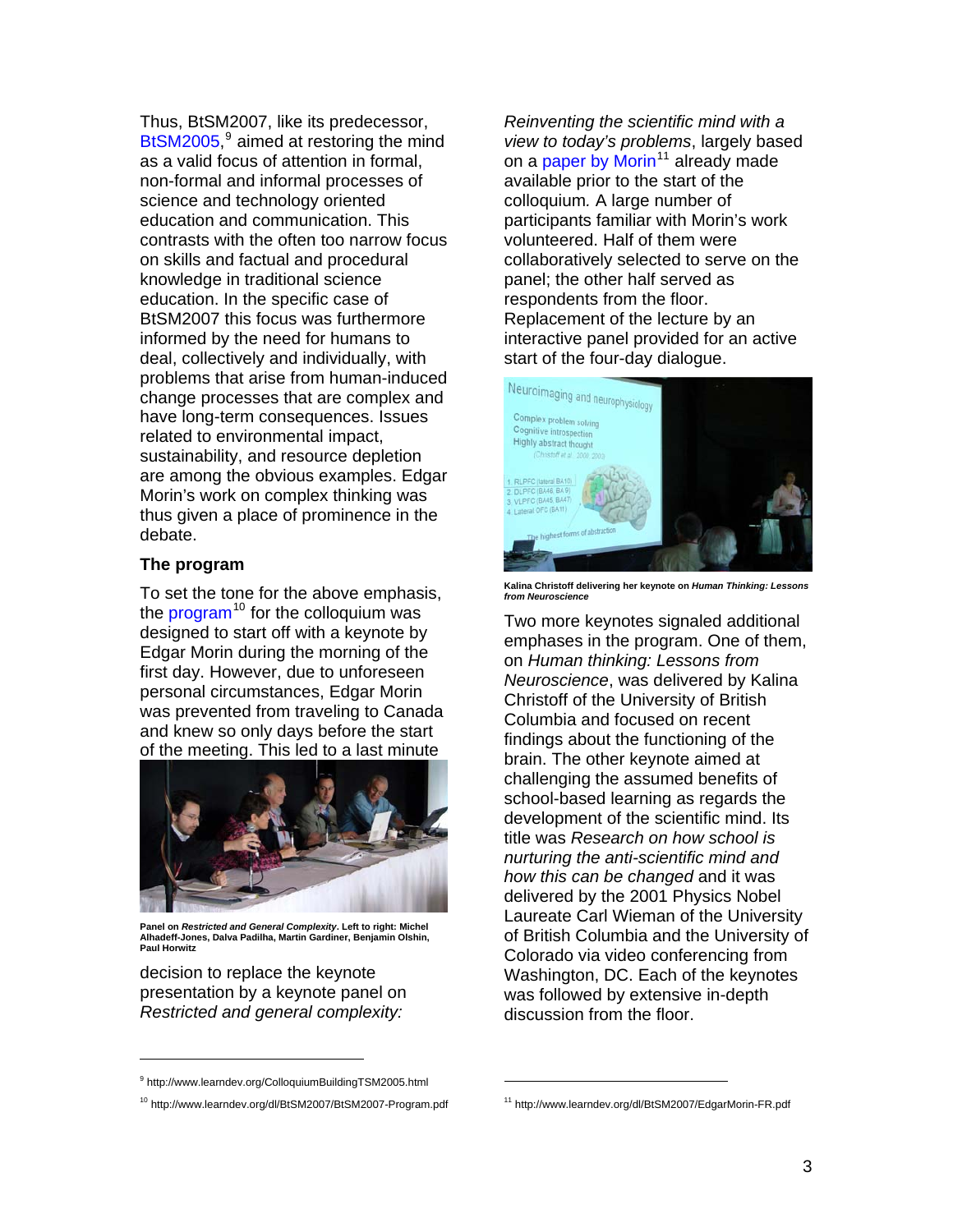

Roughly half the participants presented papers or conducted workshops. Their [written contributions](http://www.learndev.org/BtSM2007-Papers.html)<sup>[12](#page-3-0)</sup> are available on the Web pages of the colloquium. Audio files of the presentations and subsequent discussions will still be added.

An important feature of the colloquium was its self-organizational nature. Participants were encouraged, both in preparation for and during the **The colloquium took place in the relatively quiet ambience of** 



**Typical example of a self-organizing activity: Workshop on**  *Automated muses: A semiotic & philogenetic approach* **facilitated by Mara Martin and David Vogt** 

colloquium, to identify special interests they wished to work on and to organize themselves in terms of activities and working groups to attend collaboratively to the identified concerns. This led to the establishment of three specific Special Interest Groups (SIGs) on Problem-Oriented Learning, Health Education, and Transdisciplinarity, respectively, which functioned throughout the four days of the meeting, as well as a range of activities of more limited extent and requiring lesser amounts of time. The [program](http://www.learndev.org/dl/BtSM2007/BtSM2007-Program.pdf) lists them all. Work started by the SIGs during BtSM2007 is continuing

beyond the actual colloquium, mainly via the Internet. Following this introduction on general aspects of the colloquium, three separate segments are presented detailing the work of each of the Special Interest Groups.

#### **The value of the venue**



**Granville Island against the backdrop of the skyline of downtown Vancouver** 

Holding the colloquium at the Emily Carr Institute of Art and Design did not fail to provide a specific flavor to the meeting. The environment of the Institute transpires an atmosphere of active engagement, innovation and creativity on the part of those who inhabit it. That same atmosphere was infectious.

The choice of Canada had also been motivated by the thought that it would attract a slightly different audience than the previous meeting, which was held in Europe. Indeed, BtSM2007 had a higher proportion of delegates from North America whereas BtSM2005 had been biased towards Western Europe. The collaboration with Emily Carr had furthermore resulted in a more prominent presence of participants from the world of the arts.

The policy of diversification will continue, BtSM2009 being planned to take pace in Egypt, favoring the Arab region, Africa, the Middle East and the Mediterranean Basin, with BtSM2011 tentatively conceived of as a Latin American event.

<span id="page-3-0"></span><sup>12</sup> http://www.learndev.org/BtSM2007-Papers.html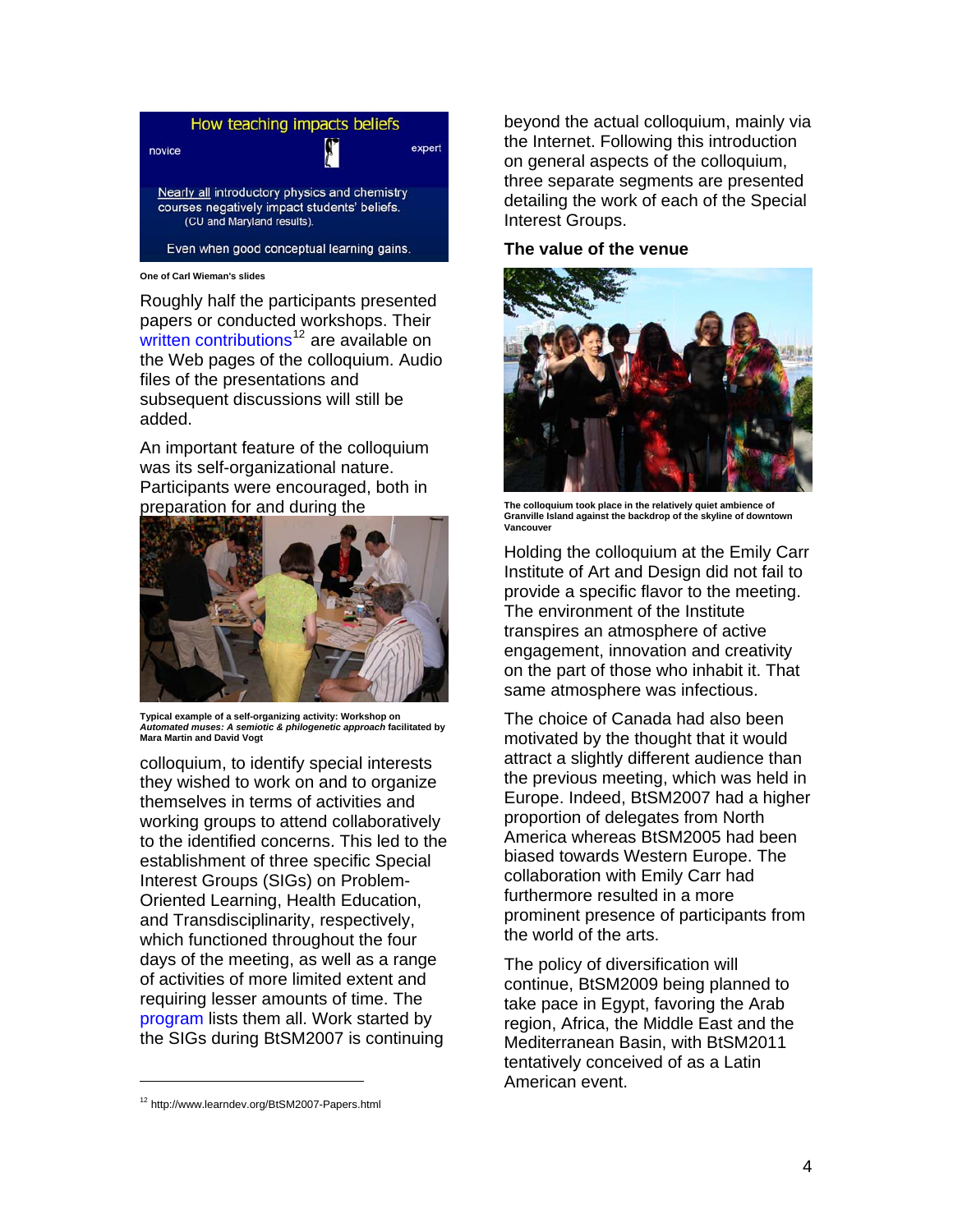### **PROBLEM-ORIENTED LEARNING SIG**

SIG Report prepared by Yusra Laila Visser, Florida Atlantic University and Learning Development Institute

#### **Major problems addressed by the Problem-Oriented Learning group**

The Problem-Oriented Learning (PoL) special interest group emerged out of the recognition that problems play a two-fold role in the development of the scientific mind. First, the capacity to solve problems, to deal with ambiguous situations, and to respond constructively to dynamic and unpredictable situations may be considered as one of the many essential attributes of the scientific disposition. Exploring, therefore, the acquisition of skills and habits of mind in relation to problems and problem solving, is one of the necessary components for advancing the dialogue on building the scientific mind. Secondly, the special interest group emerged from the recognition that there are many ways in which the formal education context may not be positioned optimally for holistically supporting the development of the scientific disposition. In this context, the use of instructional strategies centered on complex problems and challenges is one of the ways that educators and educational researchers may be able to work within existing educational structures to support the development of elements of the scientific discipline in the formal education content. The purpose of the PoL group was therefore to foster sustained discussion and meaningful activity around the role of problems in the context of learning and the development of the scientific mind.

#### **Building the core group**

Initially, the Problem-Oriented Learning group came into being through targeted invitations that were extended to individuals whose work on themes connected to problem-oriented learning

has earned them widespread recognition and respect. The group's organizer approached these individuals and solicited their involvement by presenting them with a short description of the scope of interests of the special interest group, and by asking them to commit dedicated time during the BtSM2007 meeting to targeted discussions in relation to problemoriented learning. So as to get the process of group collaboration going well before the BtSM meeting, invitees were asked to undertake several tasks designed to set the stage for the group's discussions during the meeting. These tasks are outlined in more detail in the section below.

Invited participants represented a broad range of disciplines, including educational research, instructional science, learning psychology, science education, mathematics education, theoretical physics, teacher education, educational technology and international development. Invited participants also represented a variety of sectors, including universities, research laboratories, secondary schools, and non-profit organizations.

Participation in the PoL group working sessions was not limited to the individuals invited by the group



**Working session of the PoL group** 

organizer/chair. On the first day of the colloquium, the group organizer gave a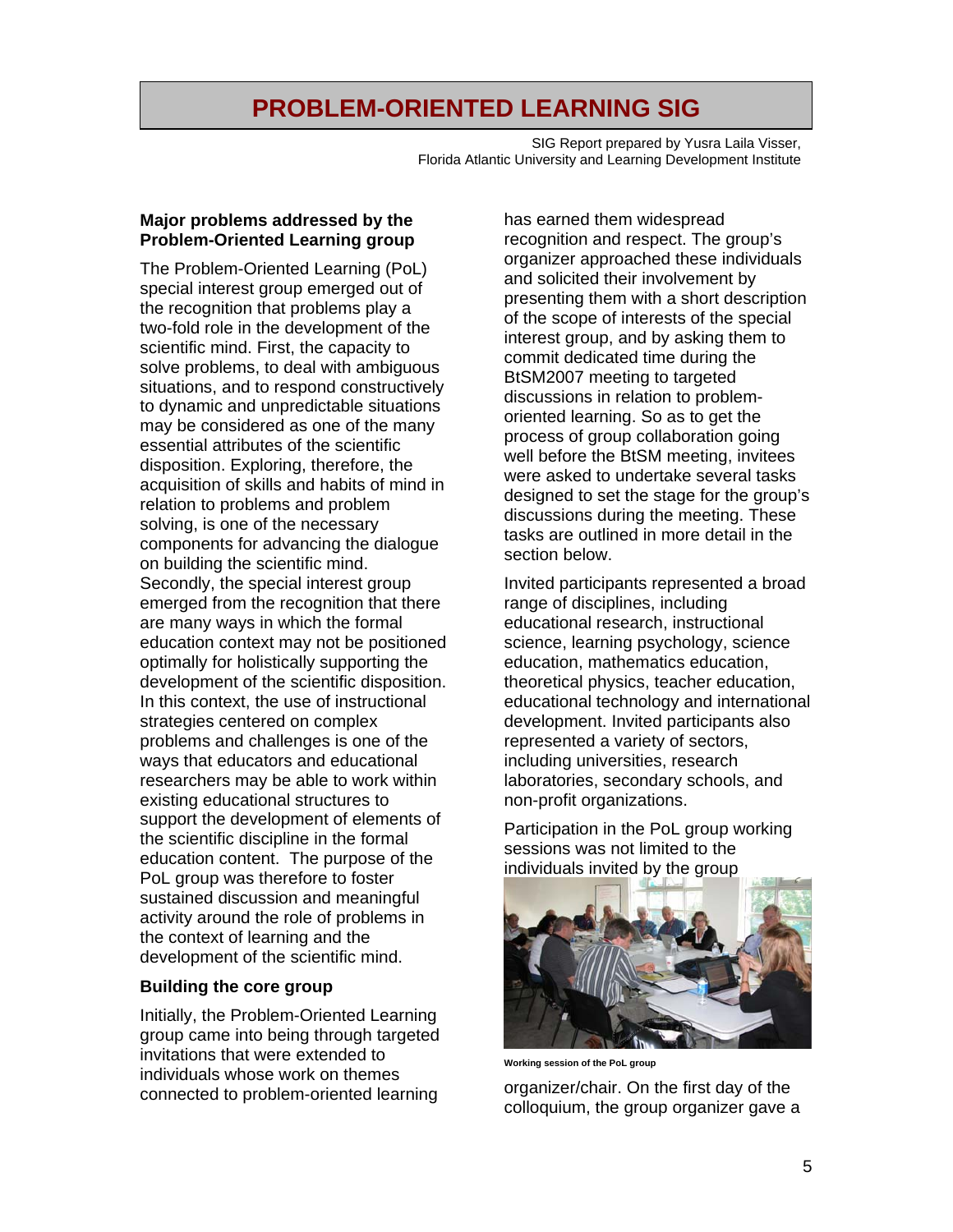short formal presentation aimed at informing all colloquium attendees about the PoL group's goals and structure, and invited other interested parties to join the working sessions. This yielded considerable interest, and it is estimated that a dozen or more additional BtSM2007 participants joined all or some of the working group meetings of the Problem-Oriented Learning group.

#### **How the group went about its work**

The work of the Problem-Oriented Learning special interest group began well in advance of the actual colloquium. The group members who had been individually approached to participate in the special interest group were sent a copy of the concept paper on *[The](http://www.learndev.org/dl/TSM-ConceptPaper.pdf)  [Scientific Mind in Context](http://www.learndev.org/dl/TSM-ConceptPaper.pdf)[13](#page-5-0)* (J. Visser, 2000), which provides a preliminary overview of the thoughts on the nature and scope of the scientific disposition that motivate the BtSM colloquia. They also received the SIG chair's short [description of the "problem-oriented](http://www.learndev.org/PBL.html)  [learning" focus area](http://www.learndev.org/PBL.html) <sup>[14](#page-5-1)</sup> Participants were asked to develop some initial questions that could serve as a source of inspiration not only for their own contribution to the dialogue but that could equally inspire others in the working group and in the larger BtSM community. In addition to drafting these questions, participants were asked to provide a brief rationale or elucidating statement for each of their questions. When drafting their questions, participants were encouraged to keep in mind that BtSM2007's specific focus was on "learning in the perspective of complex and long-term change."

The questions and elucidating statements were published to the PoL [Web page](http://www.learndev.org/BtSM2007-POL.html).<sup>[15](#page-5-2)</sup> Participants were asked to

-

carefully review each others questions and elucidating statements prior to their participation in the colloquium. During the actual BtSM2007 event, the submitted questions were used to frame thematic discussions during the various break-out sessions of the SIG. The following topic areas were identified for further discussion during BtSM2007:

- Problem solving, psychology, and the scientific mind.
- Design considerations for problem-oriented learning in the context of the scientific mind.
- Teaching, implementation and teacher training for building the scientific mind through problem-oriented learning.
- Epistemology and disciplinary conceptions of knowledge in the context of the scientific disposition.
- Confronting limitations of problem-oriented learning in the context of building the scientific mind.

Authors of questions related to each of the thematic areas were encouraged to take leadership positions in managing the thematic discussions. The SIG chair and organizer introduced each of the thematic areas, interjected at appropriate times to keep the discussion on topic, and took notes of contributions and comments.

#### **Results obtained**

#### *Discussion:*

Below are a few of the key topics that were covered by the Problem-Oriented Learning group during its break-out meetings at BtSM2007:

- Parameters of the scientific disposition/mind
	- o Problem solving as a dimension of the scientific disposition
	- o Problems as mediating mechanisms for the development of the scientific mind
- How the scientific mind manifests itself in different disciplinary contexts (the need to reconcile the nature of the scientific mind as evidenced in other disciplinary areas, e.g. the social sciences, arts, etc.).

<sup>13</sup> http://www.learndev.org/dl/TSM-ConceptPaper.pdf

<span id="page-5-1"></span><span id="page-5-0"></span><sup>14</sup> http://www.learndev.org/PBL.html

<span id="page-5-2"></span><sup>15</sup> http://www.learndev.org/BtSM2007-POL.html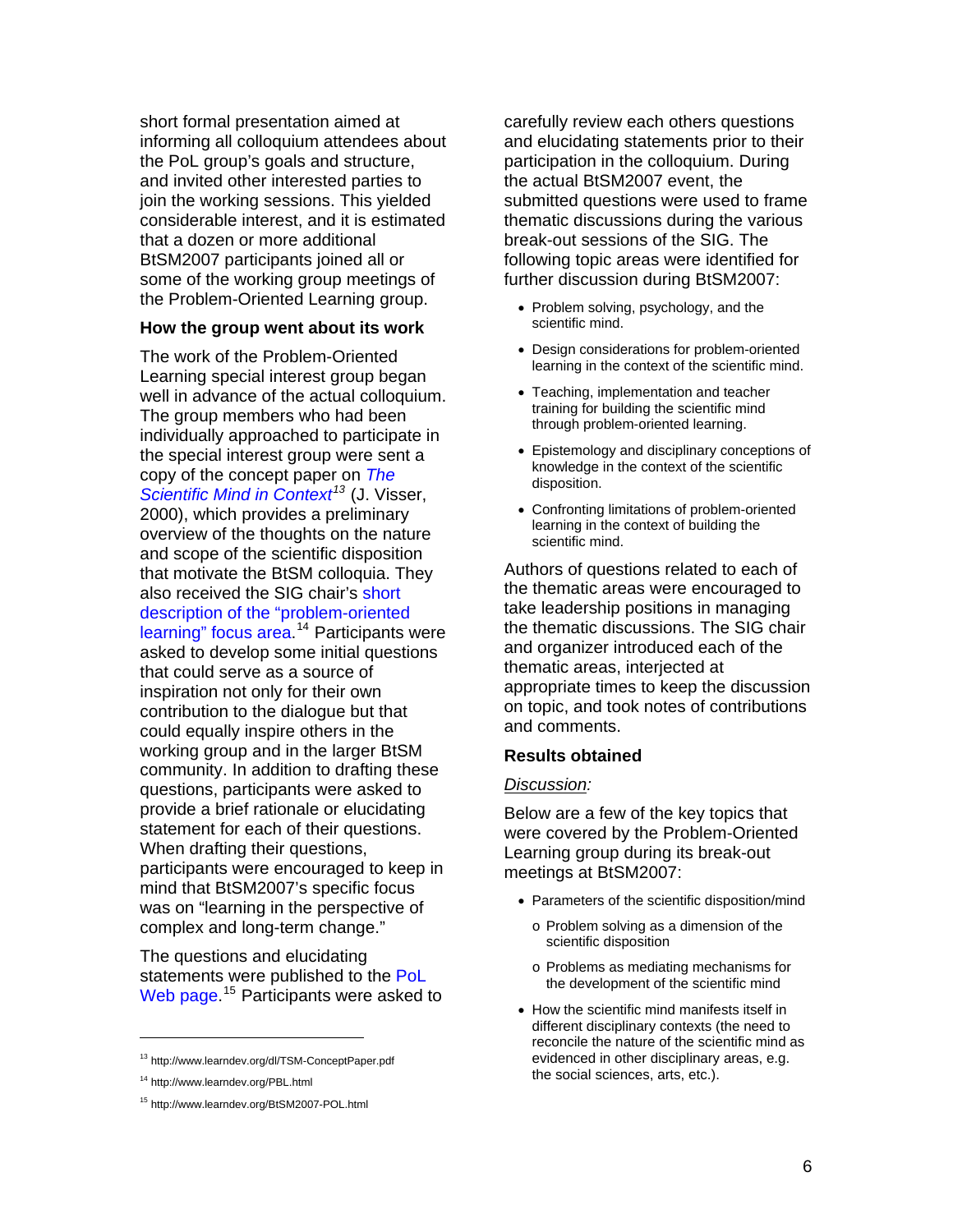- Defining dimensions of problem oriented learning and the scientific mind:
	- o Distinction between different "brands" of problem-oriented learning (e.g., problembased learning, project-oriented learning, etc.)
	- o Cornerstones of problem-oriented learning design, implementation and evaluation
	- o Features of effective problem-oriented learning
	- o Foundations in problem-oriented learning (content knowledge, attitudes, strategies)
- Assessment considerations for problemoriented learning and scientific thinking.
- Teacher education, professional development, and professional practice.
- Customization of problem-oriented learning approaches as an essential step in the effective implementation of contextualized learning opportunities.
- The nature of problem-oriented learning in formal, informal, and non-formal learning settings.



**Reporting back on the results of the Problem-Oriented Learning SIG** 

#### *Dissemination:*

<span id="page-6-2"></span><span id="page-6-1"></span><span id="page-6-0"></span>The following were identified as key mechanisms for furthering the dialogue and for disseminating ideas and considerations in relation to the use of problem-oriented learning approaches for supporting the development of the scientific disposition:

- Concrete plans for publication and presentation opportunities were identified (see section *Plans for the future* below).
- A [Web site structure for continued](http://www.public-schools.net/pol/)  [discussion](http://www.public-schools.net/pol/)<sup>[16](#page-6-0)</sup> by special interest group members and others interested in the general thematic area was developed.
- A [wiki for the Problem-Oriented Learning](http://www.btsm.imsaresearch.org/index.php?title=PoL)   $group<sup>17</sup>$  $group<sup>17</sup>$  $group<sup>17</sup>$  $group<sup>17</sup>$  was created by one of the group members.

#### **Plans for the future**

The Problem-Oriented Learning working group began its first in-person meeting by focusing on what it hoped to be able to work toward in terms of concrete products and activities to follow the BtSM2007 meeting. A variety of suggestions were made, and the group decided that it would focus on the following key things in terms of its plans for the future:

- i. Technology infrastructure: The development of a [Web site](http://www.public-schools.net/pol/)<sup>[18](#page-6-2)</sup> that could house a variety of different types of resources regarding problem-oriented learning, as well as affording continued discourse and resource sharing, a mechanism for eliciting questions and supporting statements from people not able to attend BtSM, and linking to web sites of interest to individuals exploring problemoriented learning in the context of building the scientific mind. This web site is in the early stages of its development.
- ii. Publication and presentation: Members of the special interest group showed significant interest in, and commitment to, using the results from the discussion at BtSM2007 to inform continued, targeted collaboration in a variety of professional venues. Specifically, the group was interested in exploring the possibility of collaborating on papers, journal articles, and presentations at professional association meetings. At this time, a subset of the Problem-Oriented Learning SIG is working on planning a panel session that will take place at the International Association for Development of the Information Society's (IADIS) Cognition and Exploratory Learning in the Digital Age (CELDA) conference,

 $\overline{a}$ 

<sup>16</sup> http://www.public-schools.net/pol/

<sup>17</sup> http://www.btsm.imsaresearch.org/index.php?title=PoL

<sup>18</sup> Available, as earlier mentioned, at http://www.publicschools.net/pol/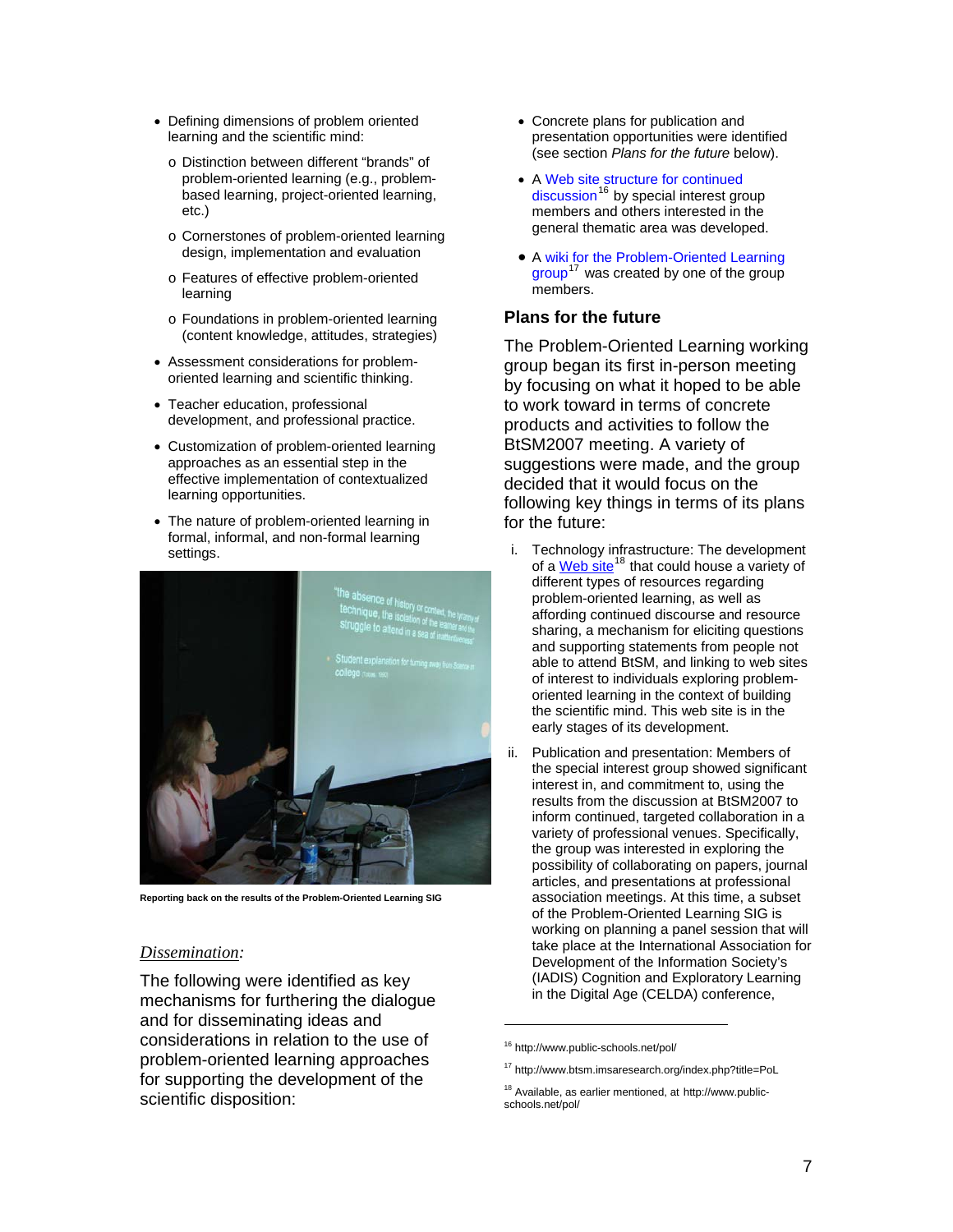which will take place in Algarve, Portugal, in December 2007. In addition, two members of the Problem-Oriented Learning SIG are working on the preliminary plans for soliciting involvement in the development of a collection of scholarly contributions synthesizing the nature of the scientific mind in different disciplinary contexts, exploring the role and applications of problem-oriented learning in that context. The intention is for this collection of scholarly articles to appear in published format in either a special issue of an academic journal or as an edited book.

iii. Continued discussion: While the BtSM2007 meeting allowed for extensive discussion around topics of interest, there were a few promising topics that the special interest group was not able to discuss in as much detail as it had hoped. One of the themes

that the group hoped to discuss in more detail in the future is that of the limitations of problem-oriented learning; in other words, identifying the parameters within which problem-oriented learning strategies and approaches must function in order to support the development of the scientific mind, and recognizing at which point problem-oriented learning's usefulness to nurturing the scientific mind is limited or lost. A second theme of interest for further discussion by the special interest group was the use of problem-oriented learning for the purpose of meeting education and human development needs in developing countries and with hardto-reach audiences. Both of these two themes will be explored in asynchronous discussion by the special interest group, using the [online discussion board](http://www.public-schools.net/pol/) that is connected to the PoL web site.

### **TRANSDISCIPLINARITY SIG**

SIG Report prepared by John van Breda (coordinator), Sustainability Institute, University of Stellenbosch, South Africa, and Sue McGregor, Mount Saint Vincent University, Canada

#### **Rationale and challenges of the group**

The idea of constituting the Transdisciplinarity Special Interest Group (TD SIG) was inspired by the theme of the conference, namely '*building the scientific mind—learning in the perspective of complex and longterm change*'. This was interpreted to mean and refer to the *complexity* and *long-term consequences* of such planetary crises as climate change, poverty, energy, violence, water, health, waste etc. facing us all today. The complex nature of these crises resides in the fact that they are not only inextricably linked, but that they are indeed *planetary* crises. This means that they manifest themselves simultaneous both globally and locally. It also means that they cannot be treated as separate or individual problems. Attempts to do so run the risk of producing short-term, piecemeal 'solutions.' However, this is a risk we cannot afford to take. Failing to provide holistic, long-term solutions to these vexing questions will have farreaching and potentially devastating consequences for our continued and peaceful existence on Earth.



**The transdisciplinarity SIG in session** 

Finding sustainable solutions to the complex problems facing each and every person on the planet, therefore, poses a very specific challenge to the development and building of the scientific mind. To avoid the risk of unsustainable solutions, it becomes imperative to conceive of the enterprise of building the scientific mind fundamentally as a transdisciplinary undertaking. It can be argued that the scientific mind capable of producing sustainable solutions is dependent on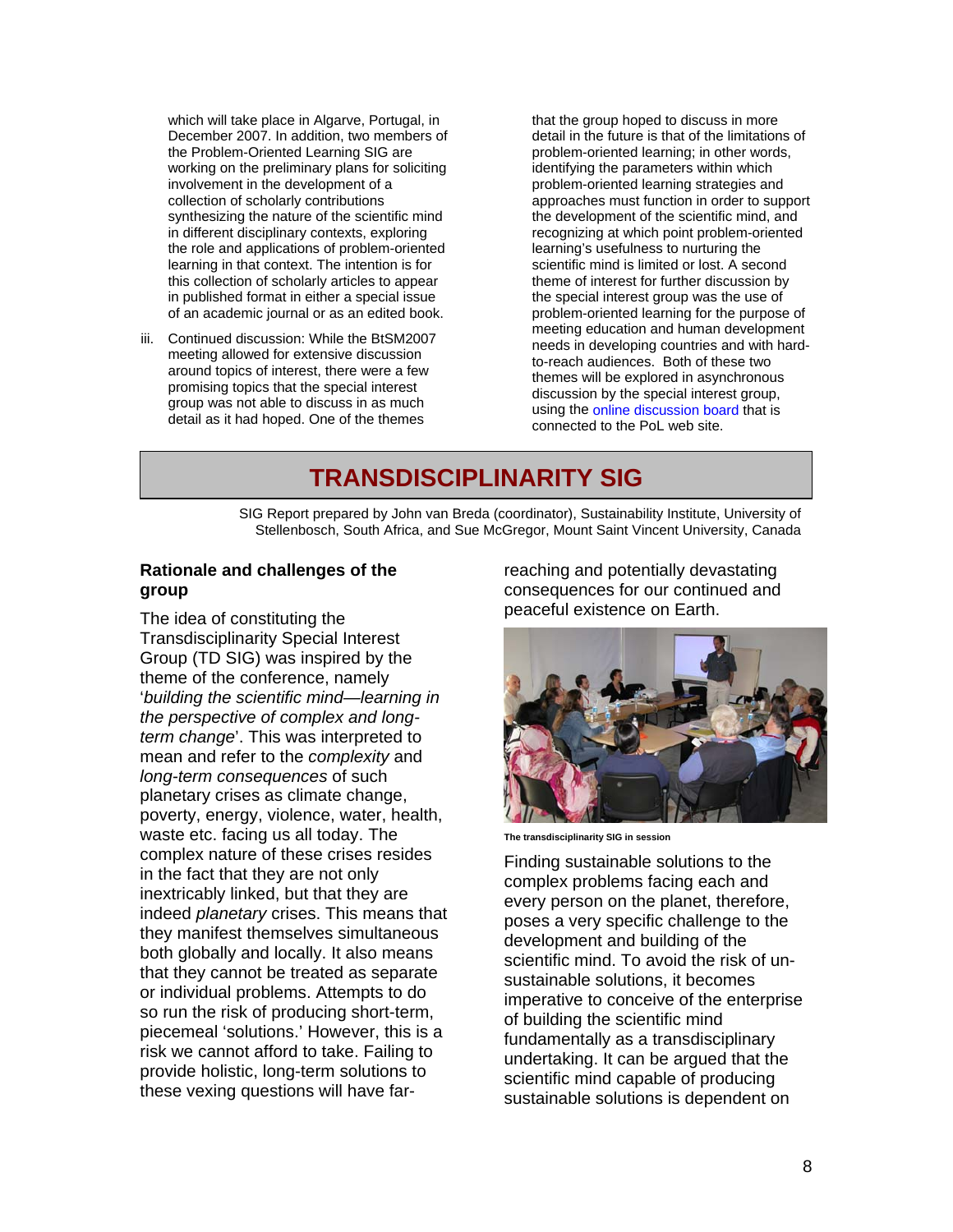the emergence of a transdisciplinary synthesis that can overcome the traditional disciplinary divide – i.e. the divisions not only amongst the natural sciences themselves, but equally the divide between the natural and social sciences. Transdisciplinarity means going *beyond* the various forms of disciplinarity, including multi- and interdisciplinarity. In search of long-term, sustainable solutions to complex problems, it means having to *cross* disciplinary boundaries and producing knowledge with emergent properties i.e. providing ways and means of knowing and understanding the complexity of the problems facing us which are qualitatively *different* to what is already known from the various disciplinary perspectives.

In other words, if the complex problems confronting us today require a mindset that not only recognizes their complexity, but which is also willing to accept that complexity is a key feature of the solution rationale of these complex problems, it implies that the undertaking of building the scientific mind cannot happen in the prevailing mono-disciplinary academic and intellectual environment only. To do so, could mean two things. Firstly, repeating our fragmented thinking incapable of grasping the full complexity of the planetary crises facing us and, secondly, running the risk of producing 'solutions' which perpetuate the very problems we are trying to solve. Therefore, from this perspective of looking for sustainable solutions to complex problems, building the scientific mind should be seen fundamentally as a transdisciplinary exercise.

By purporting to transcend disciplinary boundaries, transdisciplinarity not only recognizes the complexity of the situation we are facing, but it also wishes to provide the intellectual and academic environment capable of dealing with this complexity. This means creating conditions, programs and institutions conducive to transdisciplinary dialogue. However, the question does arise as to whether it is at all possible to conceive of the different disciplines on either side of the disciplinary divide finding each other, as it were, on the 'other side' of their existing boundaries? Given the disciplinary divide, is it indeed possible to imagine the different disciplines crossing their borders and developing common ways and means of understanding the complexity of the problems facing us? In short, is a transdisciplinary hermeneutics per se possible? Although these are vexing theoretical questions, the practical consequences of the way in which we respond to and answer them are indeed far-reaching. Should it be impossible to imagine the prospect of such a transdisciplinary hermeneutics it would imply that the best we could hope for is to look for 'solutions' from the different perspectives provided by the different versions of forms of disciplinarity only. And this, in turn, as we have already submitted, in all probability means coming up with non-sustainable, shortterm and piecemeal solutions. Conversely, should it be feasible to conceive of the emergence of a transdisciplinary hermeneutics capable of generating convergent ways of understanding the complexity confronting us, it means embarking upon the journey of looking for those opportunities which will be creating the conditions conducive to a truly transdisciplinary dialogue. For it is only *within* such transdisciplinary dialogue that we are most likely to discover longterm, sustainable solutions.

It was, then, against this background of questions and challenges that the constituting of the TD SIG during BtSM2007 Conference was approached. It was seen as an opportunity of creating transdisciplinary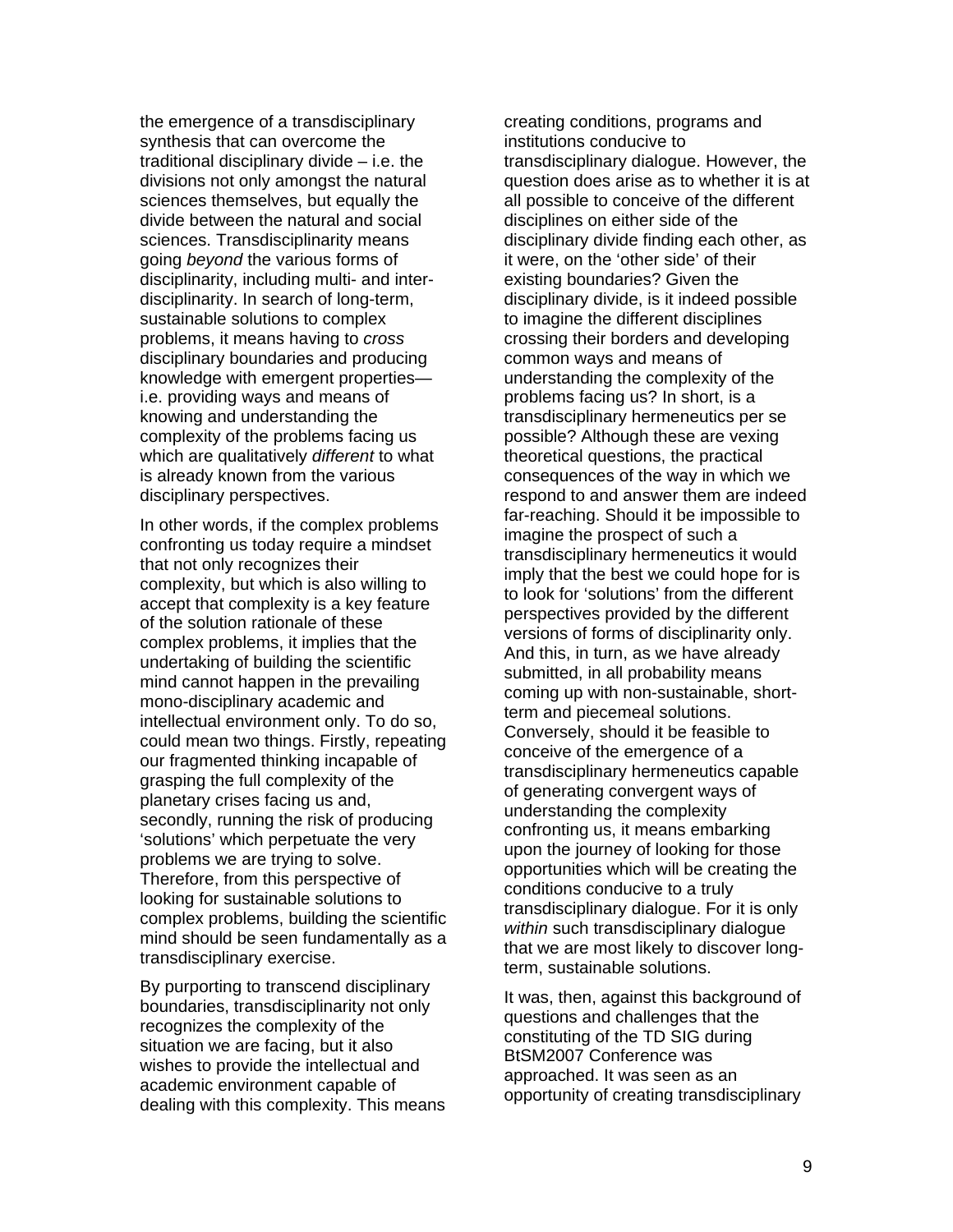dialogue. In other words, an opportunity of bringing together people from a wide range of disciplinary backgrounds over four days in Vancouver to explore the possibility of arriving at some common understanding of the problems facing us. As things emerged, and explained in more detail below, this discussion went beyond the group's self-understanding of what 'transdisciplinarity' means and started to focus on the pros and cons of establishing a transdisciplinary PhD program as a concrete response to the need for introducing and institutionalizing transdisciplinary research and studies in our predominantly mono-disciplinary academic environment across the world. The participants of the TD SIG had never met before, nor did they attempt

to communicate or organize themselves into this particular SIG before commencing of the Colloquium. It was therefore set up purely as an exploratory exercise without a fixed agenda or defined outcomes. What did emerge, in the end, was the result of the following process of dialogue entered into by this group of voluntary participants from different parts of the world and from various disciplines.

#### **Self-organization and modus operandi of the group**

The *transdisciplinary group* sessions were coordinated first by tacit and then explicit agreement that the group's changing members agreed to respect the principles of chaos, complexity and emergence and to respect all voices as necessary and legitimate. The group

agreed that all ideas brought something to the table and tried not to be judgmental. It became evident that there were two prevailing understandings of transdisciplinarity, an insight that emerged on the second day. There are those who saw it as interdisciplinary work (crossing disciplinary boundaries) and there were those who saw it as transcending disciplines to include ideas outside the academy. Once it was figured out who held which posture, it was easy for the energy to flow because it became possible to understand why the initial resisting of ideas did not resonate all that well. This understanding enabled the group to foster a culture to scaffold the group's discourse.

> On the second day, the discussion shifted to what organizing principle should bring a 'more' focused approach to the discussion. Some participants wanted to take a particular issue or problem (e.g., the environment) and use the transdisciplinary approach to address it—as a kind of a case study. Some wanted to continue the discussion that vacillated between questions regarding what form

Disciplinarities inter, multi, and trans Damn we tried hard, as hard as we can This way or that way, inside or out Who knows what the hell we were talking about?

Complexity we talked of; complex we were Emergence we lauded, from him and from her What bound us, mostly, were battles we've fought That it ain't what we do, but it is what we ought.

The trans part was easy; the disciplines hurt To save them, to ban them, to make them inert Looking backwards were tears, contestation, and laughs Forwards inspiration we found in indigenous paths.

The practical project was inspired by John, Whose Stellenboschian project was declared to be "on" The theorists are still in complete disarray God knows why--they consider such struggles as play.

> Brian Cantwell Smith May 31, 2007 (Offered during concluding session of BtSM2007)

> > transdisciplinarity takes, what process is involved in transdisciplinary work, how it should be articulated, by whom and for what purpose. Others wanted to focus on what curricula and degree structures should look like if they were informed by the transdisciplinary approach. Still others were intrigued with a discussion of the principles and tenets of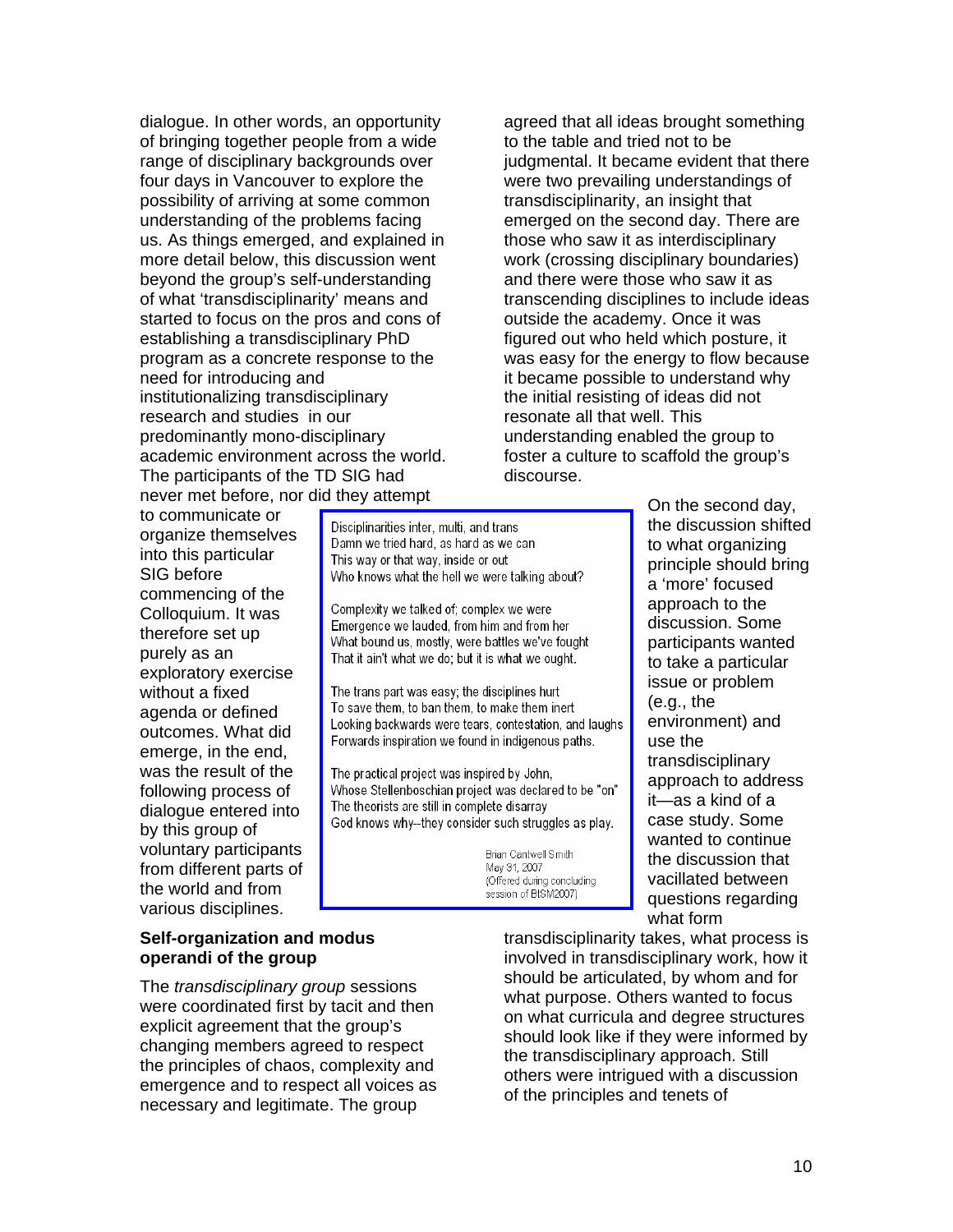transdisciplinarity that should inform any related initiative. Consensus was reached in the group that an ongoing understanding of all these ideas and questions was necessary and that any answers are informed by the way the idea of transdisciplinarity was understood. It is paramount in transdisciplinary work that nothing is dismissed a priori because all ways of knowing matter and this includes experiential and other 'non-scientific' ways of knowing. Especially powerful was the agreement that transdisciplinarity has to be informed by indigenous ways of knowing and being in the world. There must be a meld of wisdom and science.

The whole dialogue came into sharp focus on the third day, when the coordinator shared his exciting news received via email confirming that Stellenbosch University in South Africa had approved the development of a Transdisciplinary PhD program in Sustainability Science and had allotted funding for this exercise. This impacted and shifted the conversation to an animated discussion of what such a degree should look like? Again, the two different understandings of transdisciplinarity morphed into being some seeing it as linking disciplines within the academy (something that is called hybrid-transdisciplinarity in the literature) and others seeing it as linking the academy (including crossing disciplinary boundaries) with civil society, industry and government with profound implications for policy making and formulation.

#### **Results obtained**

Several ideas were put on the table, one from a 20-year transdisciplinary project in Egypt, another emerging idea from the Philippines. The group discussed whether there should be courses and who should develop and offer them. What would the formal curriculum look

like? What would be the nature of the degree granted? Should the PhD be confined to crossing disciplines within the academy or should it include a marriage of the academy and other stakeholders in society? Perhaps the degree could be principle based and each human problem would be addressed with teams operating from those principles (as expressed, for example, by Edgar Morin, Manfred Max-Neef and Basarab Nicolsecu). One suggestion was that the process be driven by the nature of the problem(s) being addressed rather than the institutional structures. Others expressed concerns for trying to fit new models into existing institutional structures, and shared their experiences with trying to work outside disciplinary boundaries. All of these issues indeed made for a very lively and robust discussion. On the assumption that the intent of transdisciplinarity is to both *understand and meet the world in all its complexities*, the group agreed that, ultimately, people should work to create a university system where students are not taught within disciplinary silos. At the same time, the group acknowledged that entrenched resistance to this type of change is to be expected. In concert with changing the academy, there would have to be work on changing society's perceptions of the academy.

One suggestion for an interim strategy was to pull together disciplinary teams to work on human-environmental problems, also referred to in the literature as complex social-ecological systems. The way to pull in civil society, government and industry would be for each discipline to secure funding from its networks and pool the monies for the study of the problems. Results that are generated can be fed back to the funding agencies thereby satisfying short-term penchants for outcomes while addressing human problems and the current compartmentalized structure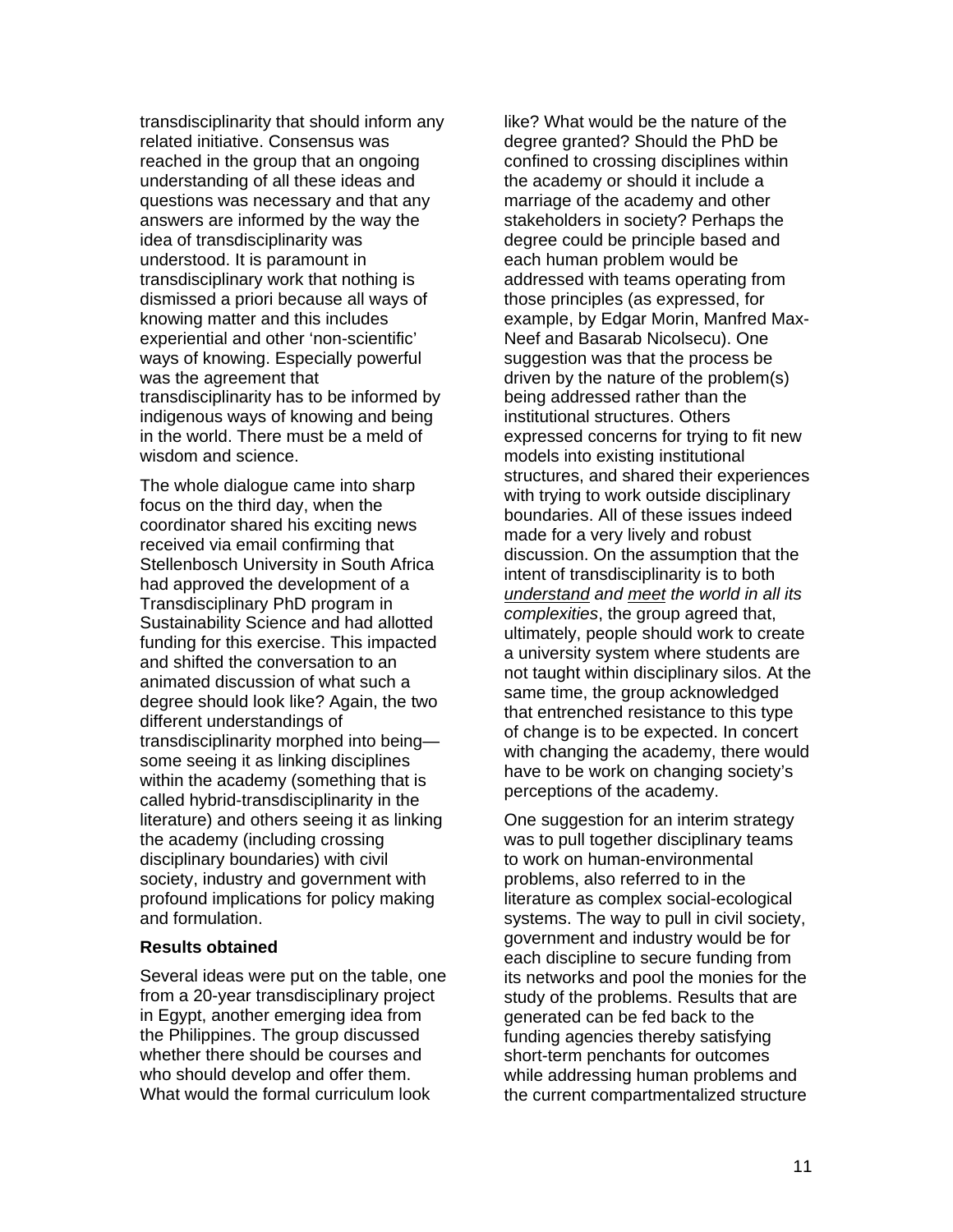of the academy. Eventually, the model would emerge into a transdisciplinary approach where transdisciplinary knowledge is created and people realize that problems are better solved if all contributors are networked together.

On a larger scale, the group concurred that transdisciplinary work involves both *a theoretical project* and *a pragmatic project*. By this it was meant that there is work to be done on the theory, philosophy and methodologies (not method) of transdisciplinarity as well as work to be done on the ground with people and that *praxis* is the operating principle. Praxis in this context is to be understood as the process of anchoring theoretical knowledge into daily use for the common good of *both* humankind and nature. By way of praxis, a theory or concept (or lesson(s) being learned) becomes part of a person's or community's *lived* experience.

#### **Plans for the future**

In closure, the group agreed on a number of actions—some already initiated—and positions. They are listed below.

- The group will stay in touch and make the envisaged Transdisciplinary PhD program in Sustainability Science at the University of Stellenbosch (South Africa) its rallying point for now.
- The group is strongly committed to attending BtSM2009 in Egypt and report back and resume its collaborative work on that occasion
- A website and discussion forum has been set up for online collaboration at http://www.tsama.org.za
- The group will use Skype for real-time conversations.
- The group will be used as a sounding board for the evolution of the doctoral program at Stellenbosch.
- The group will contribute to an evolving shared reading list for the doctoral program.

### **HEALTH EDUCATION SIG**

SIG Report prepared by Paul Barach, University of Miami

EXPECTATIONS OF WORK FO LEARN FROM OTHER SE  $000$ OW HAVE YOU USET THE LEARENING MODEL SPECIFIC BADY OF HALLIST STORIES  $LRRWA = MRRAWA$ QUALITY OF LIFE PATTERN RECONSTION O FXPLAIN FACTS **HIN DO WE DEFINE QUALITY** Livenistics PERSPELTING **NEUROLOGY**  $PHYSICIAN$  /  $parinN$ WHAT IS A STOR BEHAVIORAL PROBLEM RECOGNITION RY V. YOUR STOR AN ICROSSICA RAL HISTORY-RELEVANCE Need TIME (ANHPE ont STORIES HAVE RULES ABOUT THE MIDDLE HC PRA LICIT THE EMOTIONAL PRPE prandu. SOCIALIZATION

**Some of the 'raw' results coming out of working group sessions of the Health Education SIG during BtSM2007** 

Given the extent and robust nature of the summary report prepared by Paul Barach regarding the high level discussions of the Health Education SIG, we present this segment of the report as a separate but integral component of

the present document in annex. The Health Education SIG chose to focus on the patient safety curriculum as an example of a concrete curriculum that could be addressed using the competencies discussed at the meeting.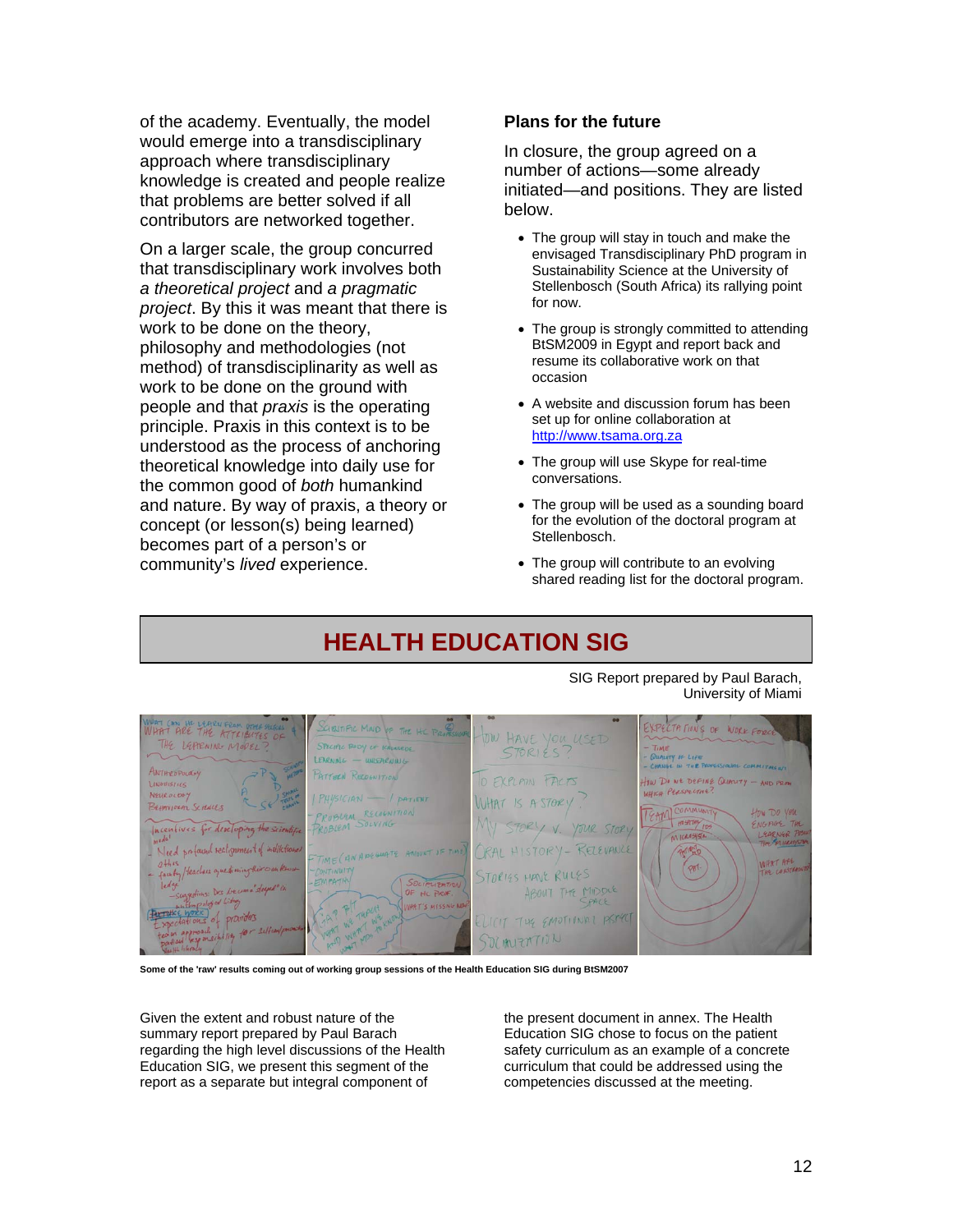## **Designing the Health Science Curriculum and Scientific Mind: Conclusions from the Building the Scientific Mind Roundtable Conference, Vancouver, June 2007**

#### **Abstract**

Managing patients' risk for injury while they are receiving medical care is a national priority in the United States and other countries. While this has been true for at least five years ever since the National Academy of Sciences' Institute of Medicine (IOM) reported that medical errors were the  $4<sup>th</sup>$  to  $8<sup>th</sup>$  largest cause of preventable death - little progress has been made.

The difficulty is that large gaps exist between what is now well agreed on and should be happening and what actually is happening. There are many signals that people working within Healthcare are losing motivation. All their early passion for their work, and compassion for people in vulnerable phases of their lives, is being drained away by bureaucracy, professional attitudes, a dominant financial focus etc. While high quality patient safety curricular materials have been produced by highly regarded organizations, no consensus currently exists about what a core curriculum for the field of patient safety should be. Further, most professional and paraprofessional medical team members currently in the work force have not been trained in safety sciences.

To craft a comprehensive, learner friendly, high quality, patient safety curriculum, the Project can build on existing curricular material identifying the skills, knowledge and behaviors/attitudes to guide patient safety education for healthcare workers at all levels within healthcare. The working group will use a high-impact education-dissemination mechanism, proven to be extremely effective, which uses a curriculum-driven approach grounded in specific adult learning methods to teach both content and how to disseminate it. Trainers could be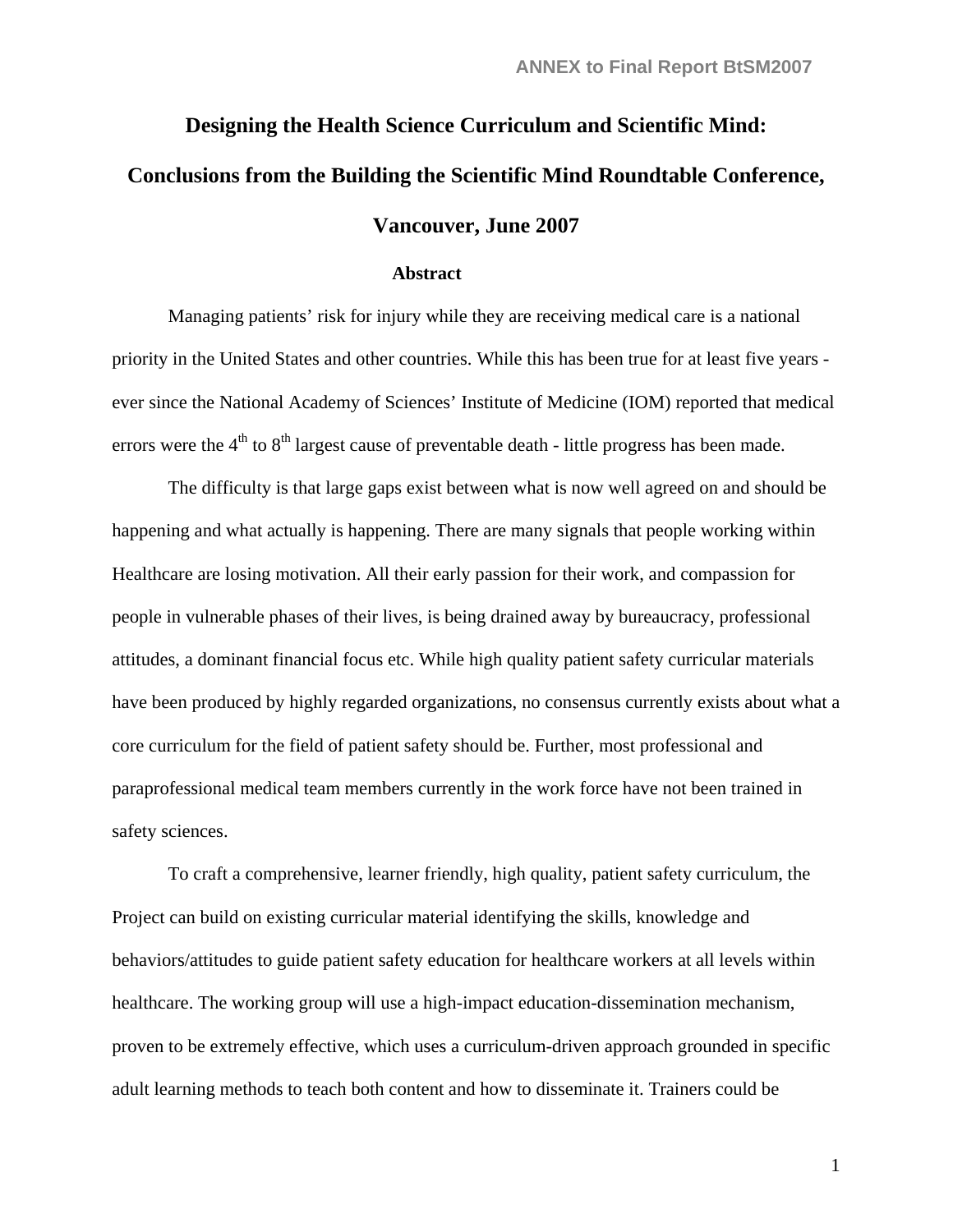provided with skills in the best adult teaching methods and practices for their own settings. Using them, they will be easily able to adapt the materials to what best suits their end-learners' needs and particular organization's work culture. We might use conferences, various Web-based interactions, such as distance learning modules, blogs, and listserv announcements to foster an interactive virtual College.

#### Vision:

To create a retreat where experts in patient safety, quality care, simulation and health sciences education can come together in a relaxed and informal setting to review, discuss, define and help implement innovative strategies in education that support a culture of patient safety and optimal patient and community welfare.

#### Goals and Objectives:

The goals and objectives of the working group were to:

- 1. Bring together leading interdisciplinary stakeholders necessary for the development and implementation of patient safety curricula.
- 2. Identify and affirm appropriate educational strategies and methodologies.
- 3. Design, implementation and assessment of longitudinal curricula that meet these goals and objectives.
- 4. Identify and assess implementation barriers and strategize on how to overcome them.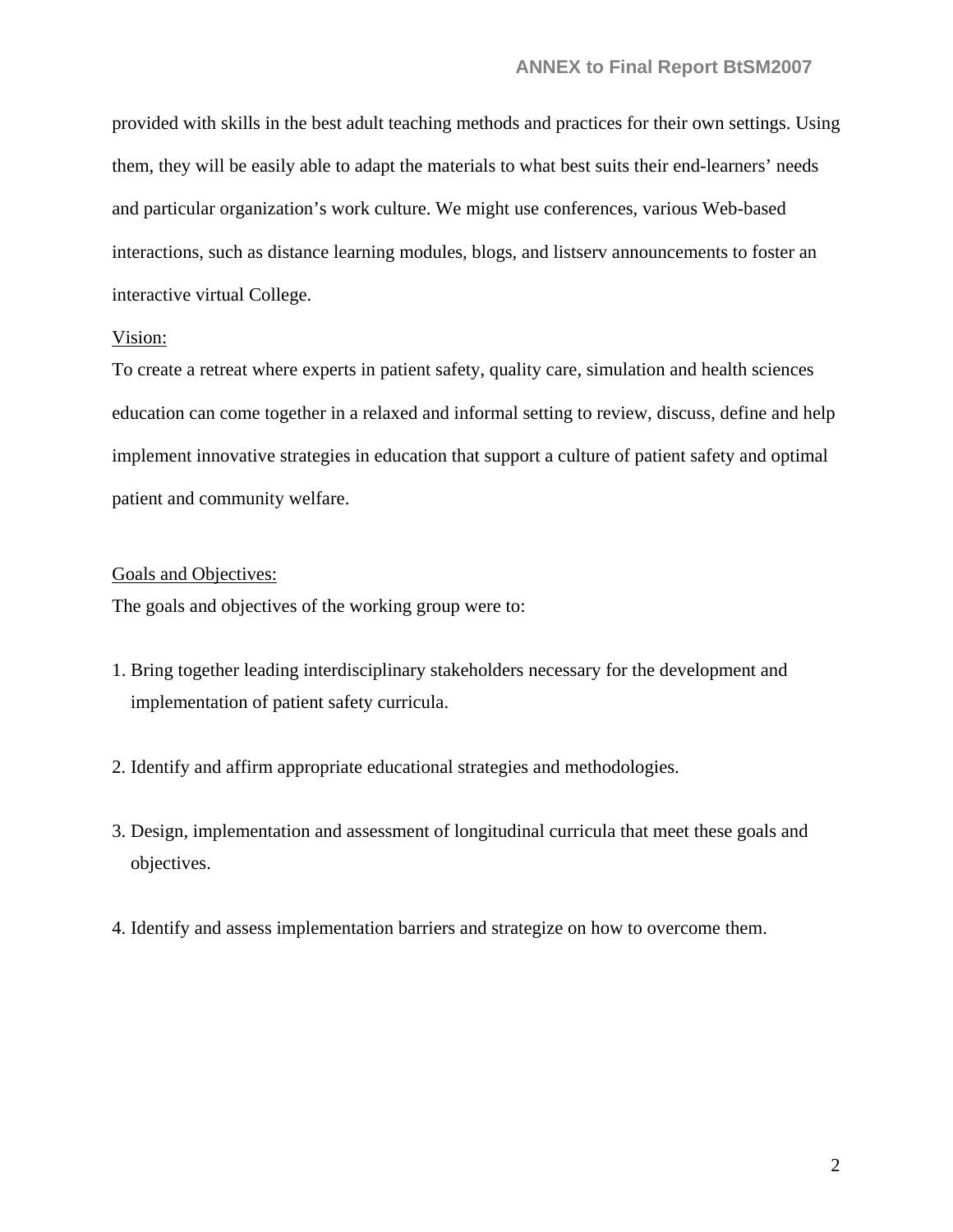#### **Background**

 Educating the healthcare mind is increasingly struggling to comprehend the complexity and richness of healthcare interactions. What are the attributes of the learning model? New strategies and methods are needed to understand patient safety risks, such as faulty diagnoses, lack of knowledge transfer during patient handoffs, and issues with teamwork in high-stress, fluid, and dynamic clinical environments. Much research from braod fields including anthropology, linguistics, neurology and behavioral sciences have had a major impact on the way health care providers are taught. Several strategies have been proposed to address these risks, such as creating high-reliability teams, increasing diagnostic reliability, and improving knowledge transfer within and across clinical microsystems. Another pathway to identify and prevent patient safety risks is to harness reflection-in-action.

At one level, "reflection-in-action" is the ability to think while acting and act while thinking. Everyone has this ability and uses it everyday; few of us are aware of it, fewer still use it to improve practice, and fewer still do it as part of a workplace group, such as a caregiving team. Still fewer healthcare organizations, and systems, have parallel learning, reflection, and action methods that maintain dynamic alignment and learning across individual, team, and system levels of work.

We described current research and practice for identifying, fostering, and using this capacity as a conscious strategy to improve the ability of clinicians and care-giving teams to anticipate and address safety risks. This method allows for adjustments on-the-fly under conditions of dynamic complexity in clinical environments, and can improve the processes for physician and team performance review. We advanced three types of reflective practice research: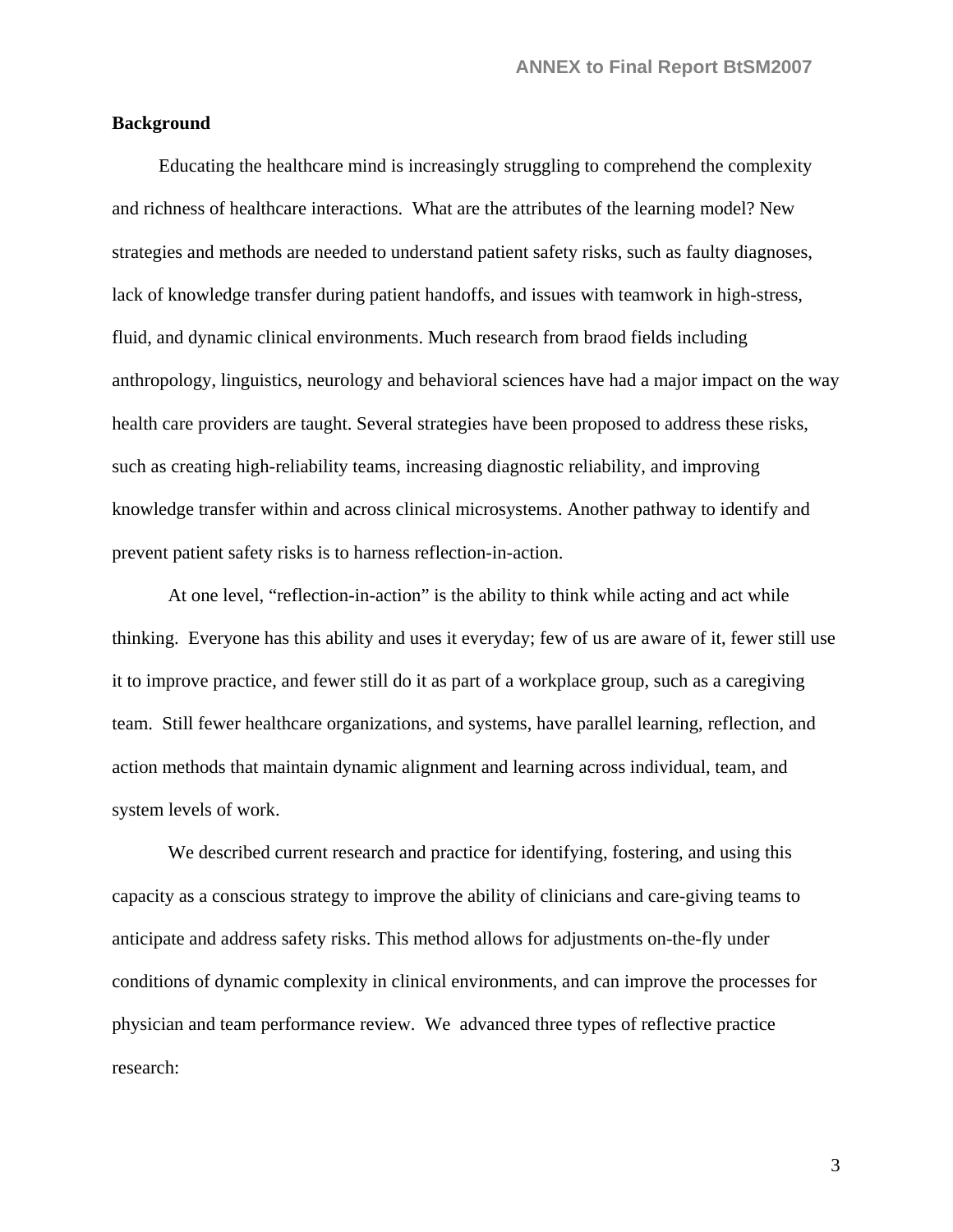- Frame Analysis
- Repertoire-Building Research
- Research on fundamental methods of inquiry and overarching theories
- •

#### **Health Care Curriculum**

The goal of a medical education curriculum is to prepare students to address problems that affect the health of the public.<sup>[1](#page-33-0)</sup> We choose to focus on medical errors and patient safety as a platform to develop the scientific mind of healthcare students. Patient safety has emerged as global concern in the provision of quality health care. There has been considerable discussion in both the public and private sectors regarding ways to modify the current medical system to address the concerns raised by the Institute of Medicine's (IOM) 1999 report, entitled "To Err is Human; Building a Safer Health System."<sup>[2](#page-33-1)</sup> The IOM's report estimated as many as 98,000 patients die every year from preventable medical errors in hospitals. In the IOM's follow-up report, "Crossing the Quality Chasm: A New Health System for the 21<sup>st</sup> Century" the IOM called for change in the education and training of physicians in order to address these problems.<sup>[3](#page-33-1)</sup> The Association of American Medical Colleges (AAMC) has called for a "collaborative effort to ensure that the next generation of physicians is adequately prepared to recognize the sources of error in medical practice, to acknowledge their own vulnerability to error, and to engage fully in the process of continuous quality improvement  $(CQI)$ ".<sup>[4](#page-33-1)</sup> However, serious discussions on the design, implementation, assessment, and faculty development needs of patient safety education in undergraduate medical education have been sparse. Although patient safety has been increasingly recognized as a key dimension of quality care, few schools have modified their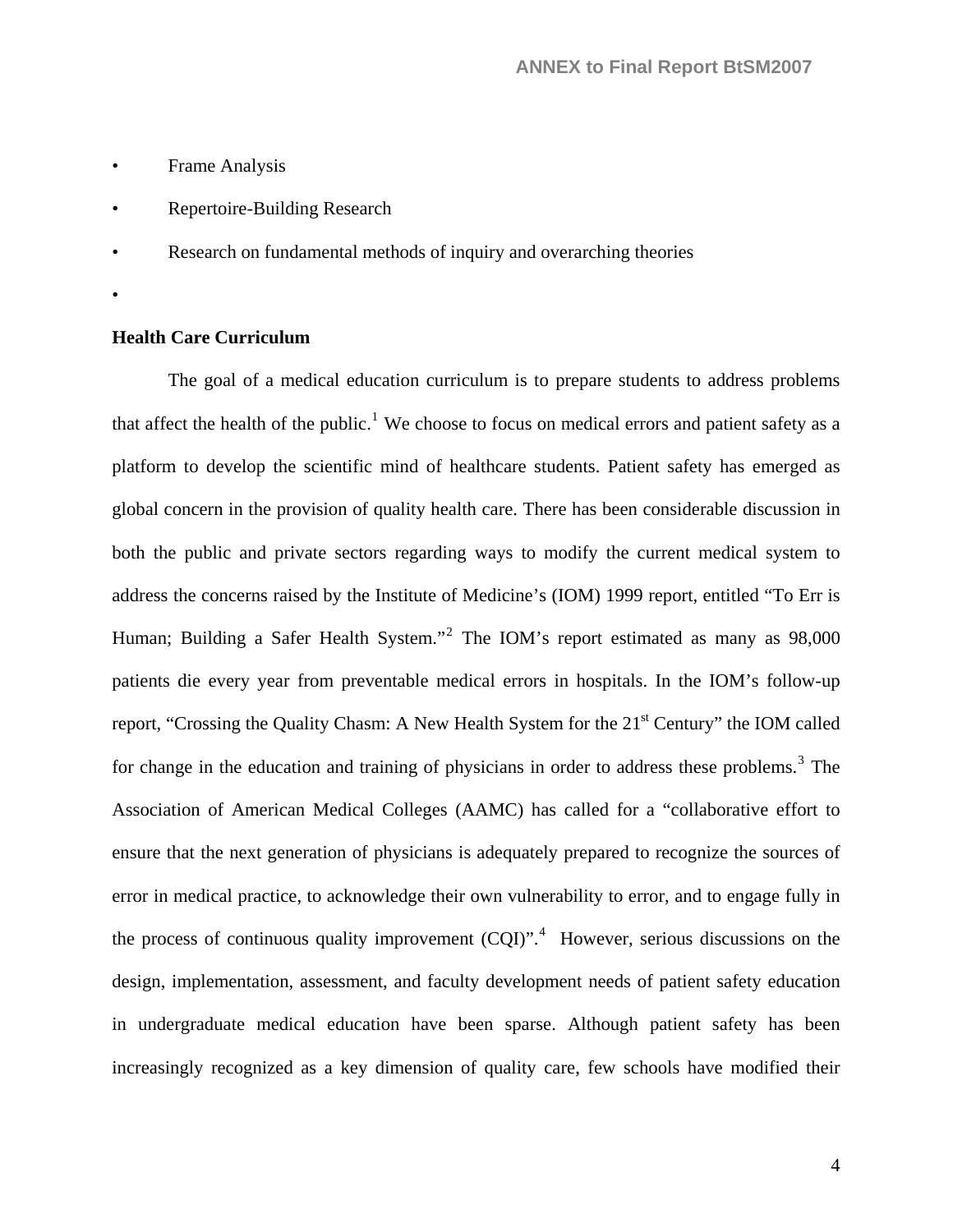curricula to meet these concerns and little has been published in the literature addressing patient safety competencies that could be introduced at the undergraduate level.<sup>[5](#page-33-1)-[6](#page-33-1)-[7](#page-33-1)</sup> Gould noted, "Few schools have attempted to give their students the skills they need to measure the outcomes of care they will provide to their patients".<sup>[8](#page-33-1)</sup>

Identifying and implementing patient safety knowledge, skills and attitudes that are specific to undergraduate medical education is challenging. The authors invited key stakeholders from the fields of nursing, pharmacy, medicine, public health, and law, as well as senior health care administration, students, residents, and patient advocacy leaders. Content experts invited included experts in medical education, curriculum innovation, faculty development, error science, simulator science, quality care, informatics, risk management, law, and accreditation.

Stakeholders and content experts started to develop a structural framework for a patient safety curriculum through conversations and communications prior to the roundtable. The roundtable participants met for three days in June 2007 to begin a deliberative inquiry process into the design of an interdisciplinary patient safety curriculum. Roundtable activities included discussions of the current literature, development of an educational needs assessment, identification of appropriate educational methodologies, and the design of multiple patient safety curricular pilot projects.

#### **Results of Deliberations**

The BTSM roundtable discussions have to date yielded three main outcomes that need to be addressed in a new curriculum to optimize the development of the scientific mind and soul of healthcare providers.

#### **1) Seeing health care (and health care education) through a different lens**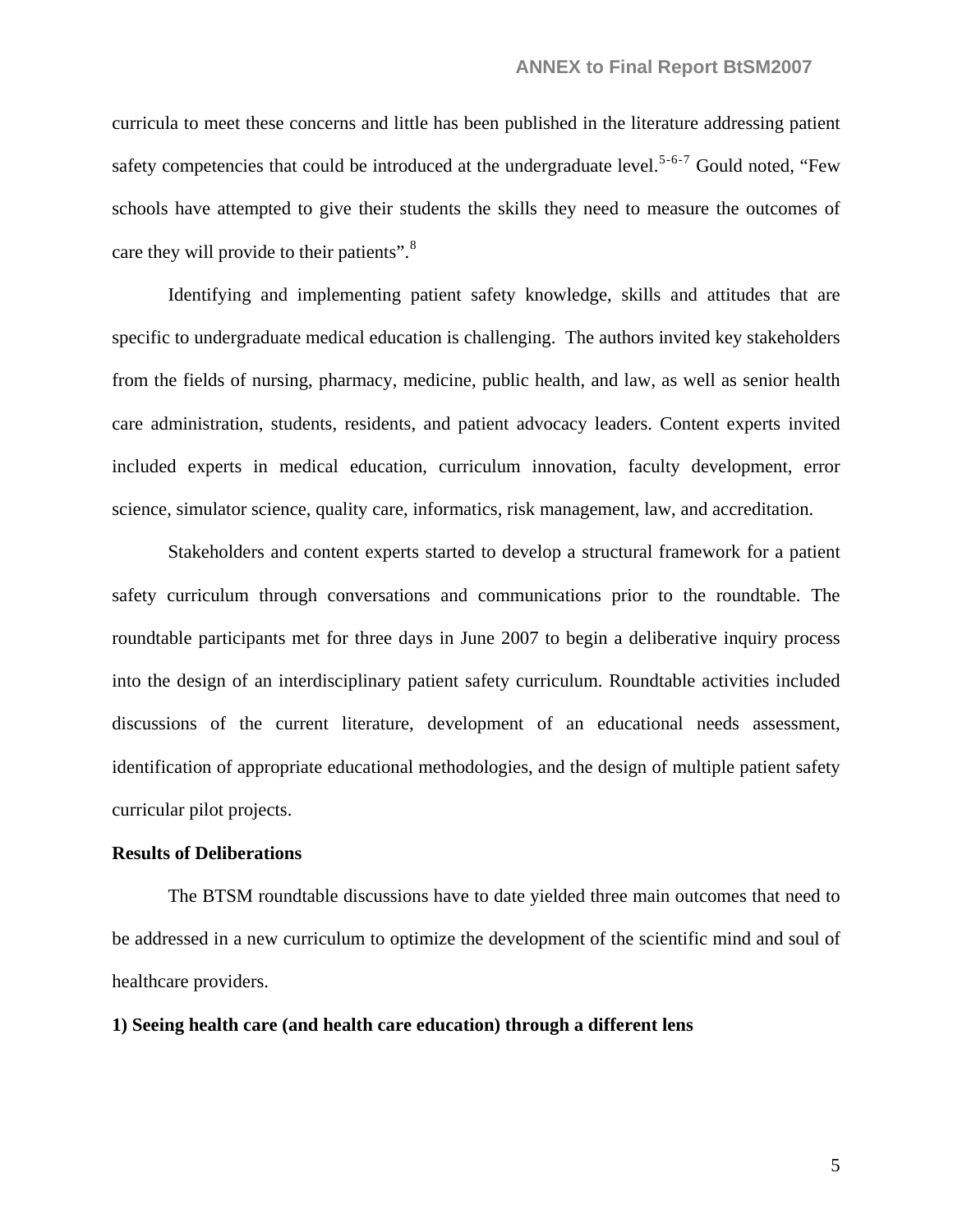To be successful, a patient safety curriculum will require a qualitative culture shift in the way students and educators think about health care education. Health care education, as it currently exists, is focused on an individual's performance and assessment of that performance. The educational system is also silo-based, for example, very little interprofessional or team education occurs. Education, like hospital care, is organized around specific functions; medical students learn to write prescriptions, pharmacy students learn to issue the medication, and nursing students learn to deliver it to patients. Not much attention, however, is paid to the systems needed to link all these functions, and the health care students, into a coherent, integrated, and safe system. Additionally, the recognition of the system as a source of error is generally not addressed in the training of the students. Instead, students are trained to individually meet their patients' immediate needs, while working around recurrent system problems, ambiguities, and inefficiencies over and over again, eventually with a disastrous outcome. An example of an interdisciplinary systems approach to reducing medical error may be illustrative to highlight the difference in seeing health care through this different lens, a necessary shift if a patient safety curriculum is to be successful.

 The CDC cites estimates that sepsis arising from the insertion of a central line affects up to 250,000 patients a year in the United States, killing  $15\%$  or more.<sup>[9](#page-33-1)</sup> In an individual silo-based approach to this problem, health care providers might receive additional training as to how to insert the line more safely, using simulators and other advanced technology. Beyond that, occasional sepsis arising from central line insertion might be considered an unavoidable consequence of an invasive procedure. If the health care team approached the problem from a microsystems-perspective, however, other potential solutions might be considered (Barach, Mohr, 2006): using transparent dressings to improve the visibility of the wound to caregivers;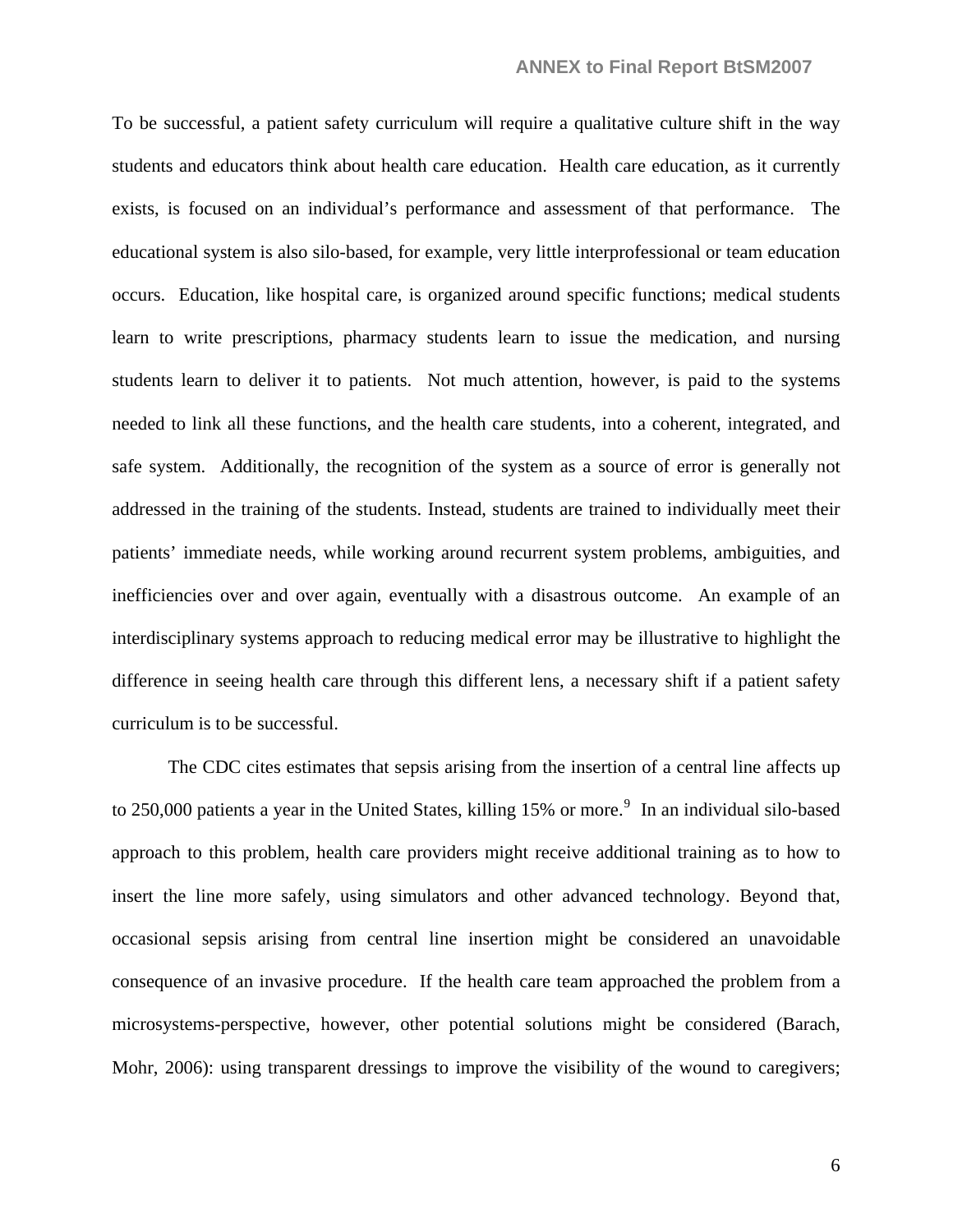asking a nurse to supervise every insertion of a central line, watching for lapses in sterile technique, and stopping the procedure if such a lapse is seen; avoiding femoral lines because of increased infection risk; and thoroughly investigating each and every infection as soon as it is discovered. These, and other countermeasures, have been instituted in a few hospitals already utilizing a systems perspective approach, with resulting decreases in infections by as much as 87 percent. The point, however, is that if health care professionals in these hospitals had been looking at this problem from a silo-based perspective only, these countermeasures would never have been conceived, let alone implemented.

#### **2) Specific curriculum content for a patient safety curriculum (see Appendix A)**

Roundtable participants agreed on twelve specific elements of curriculum content that they believe are essential for an effective patient safety curriculum at the undergraduate medical education level.

 a) History of the medical error crisis. Students learning about the scope and history of the medical error crisis will create a need to know and a call to action on the part of these future health care professionals.

 b) Error science, error management, and human factor science. An overview of how medical errors occur, how humans make mistakes, environmental factors predisposing medical errors, and principles of how to trap or eliminate the errors from health care systems will equip students to deal with these issues in their professional lives.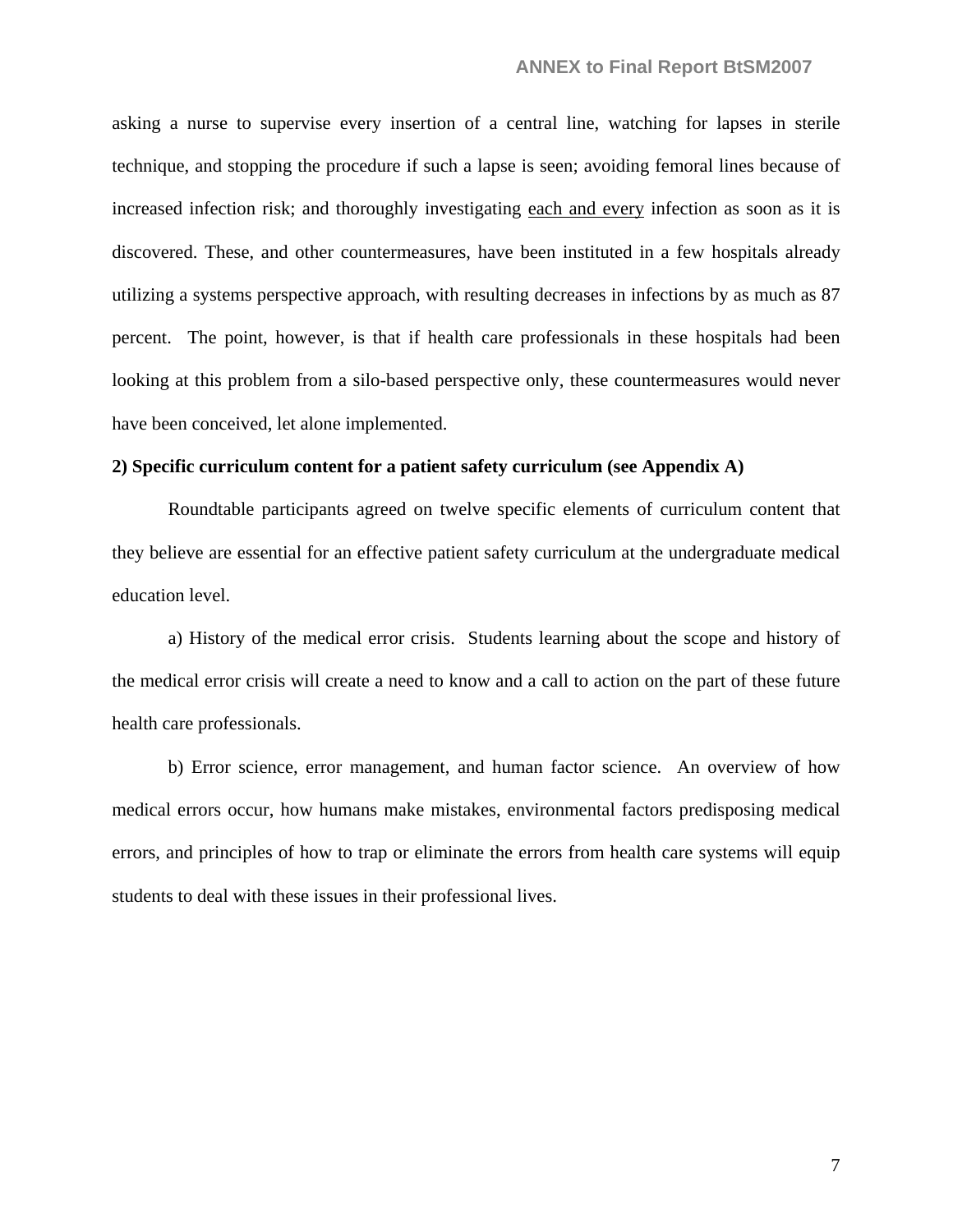#### **Table 1.** Examples of Performance Shaping Factors Affecting Quality of Care

#### **Individual Factor**

Clinician knowledge, skills, and abilities

Cognitive biases Risk preference State of health Fatigue (including sleep deprivation, circadian effects) Breaks and boredom Substance use/abuse (e.g., alcohol hangover effects) Other Stressors Personality factors

#### Task Factors

Task distribution Task demands Workload Job burnout Shift work

#### Team/Communication

 Teamwork/team dynamics Interpersonal communication (clinician-clinician, clinician-patient) Interpersonal influence Groupthink **Environment of Care**  Noise

- Lighting Temperature and humidity Motion and vibration Physical constraints (e.g., crowding) **Distractions Equipment/Tools** 
	- Device usability Alarms and warnings Automation Maintenance and obsolescence Protective gear

#### Organizational/Cultural

#### **Production pressure**

#### **Culture of safety (vs. efficiency)**

\* Reprinted with permission from Barach, P., et al. (2006). Trauma team performance. In W. C. Wilson, C. M.

Grande, D. B. Hoyt, (Eds.), *Trauma: Resuscitation, Anesthesia, & Critical care.* New York: Marcel Dekker, Inc.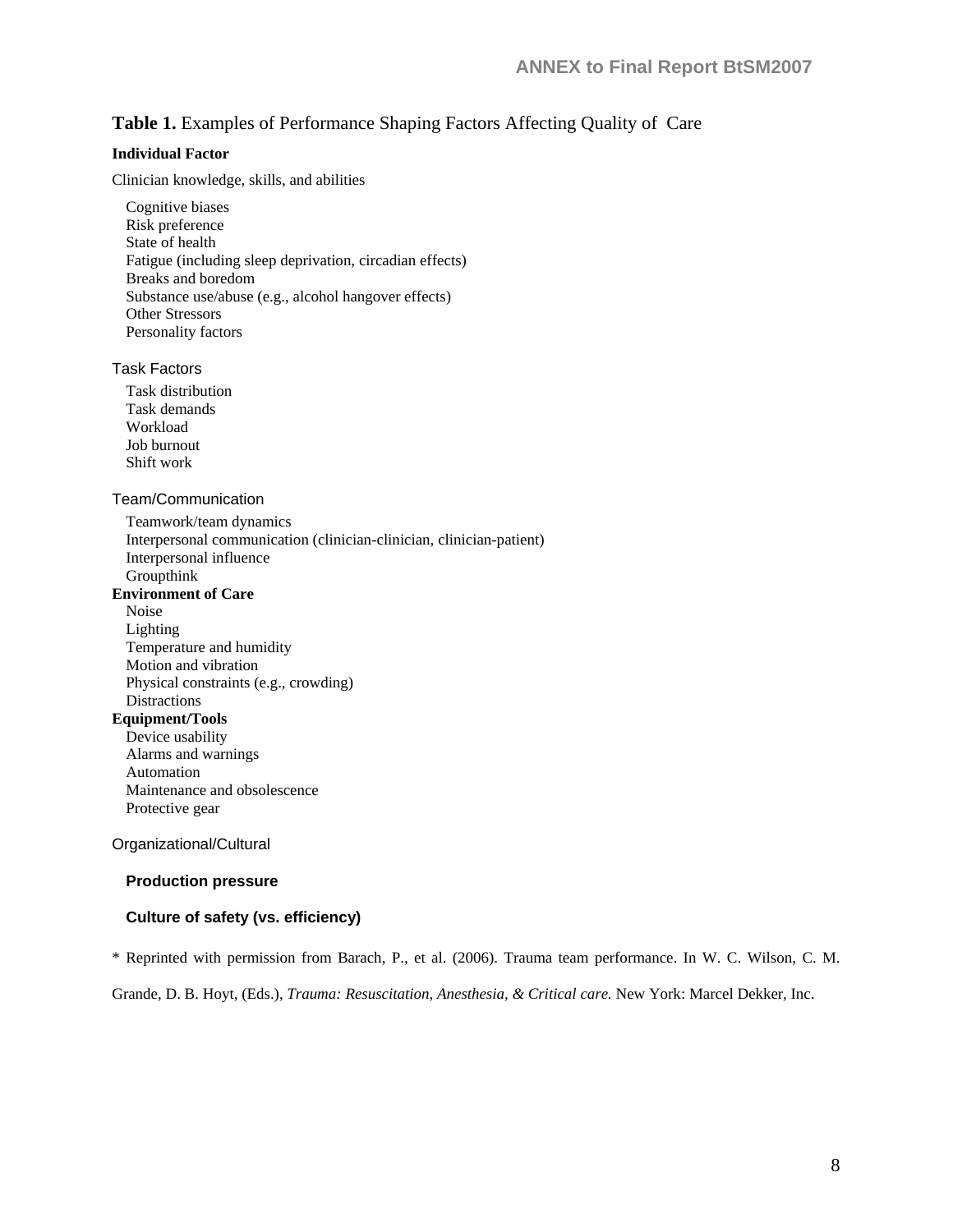c) Medication errors and reconciliation. Medication errors are critical for students to be educated about and proficient in, since these errors are frequent, often systems-based, and amenable to effective countermeasures if examined with a patient safety lens.

 d) Interdisciplinary teamwork skills (see table 2). As discussed, these skills are critical to the success of any patient safety initiative, and are very much absent in today's undergraduate medical education curricula. Issues such as role clarity, conflict resolution, chain of command, and the rehearsal of teams to provide care in specific situations (such as acute trauma or codes) all need to be addressed (Baker D, et al, 2005).

**Table 2.** Challenges of Acute Care Teamwork

- Difficulties coordinating conflicting actions
- Poor communication among team members
- Failure of members to function as part of a team
- Reluctance to questions the leader or more senior team members
- Failure to prioritize task demands
- Conflicting occupational cultures<br>• Failure to establish and maintain  $\alpha$
- Failure to establish and maintain clear roles and goals
- Absence of experienced team members
- **Inadequate number of dedicated trauma team members**
- **Failure to establish and maintain consistent supportive organizational infrastructure**
- Leaders without "the right stuff"

 e) Communication skills. While there is communication skills training in undergraduate medical education curricula currently, particular focus on errors in communication and how these might be avoided is lacking. Patient safety communication content needs to focus on written skills such as order and prescription writing, as well as chart documentation, and oral skills such as communication between members of the health care team during tasks such as hand-offs and consults.

 f) Time and stress management. The ability to manage one's time and stress, recognize when another health care team member is stressed and thus less effective, and when an entire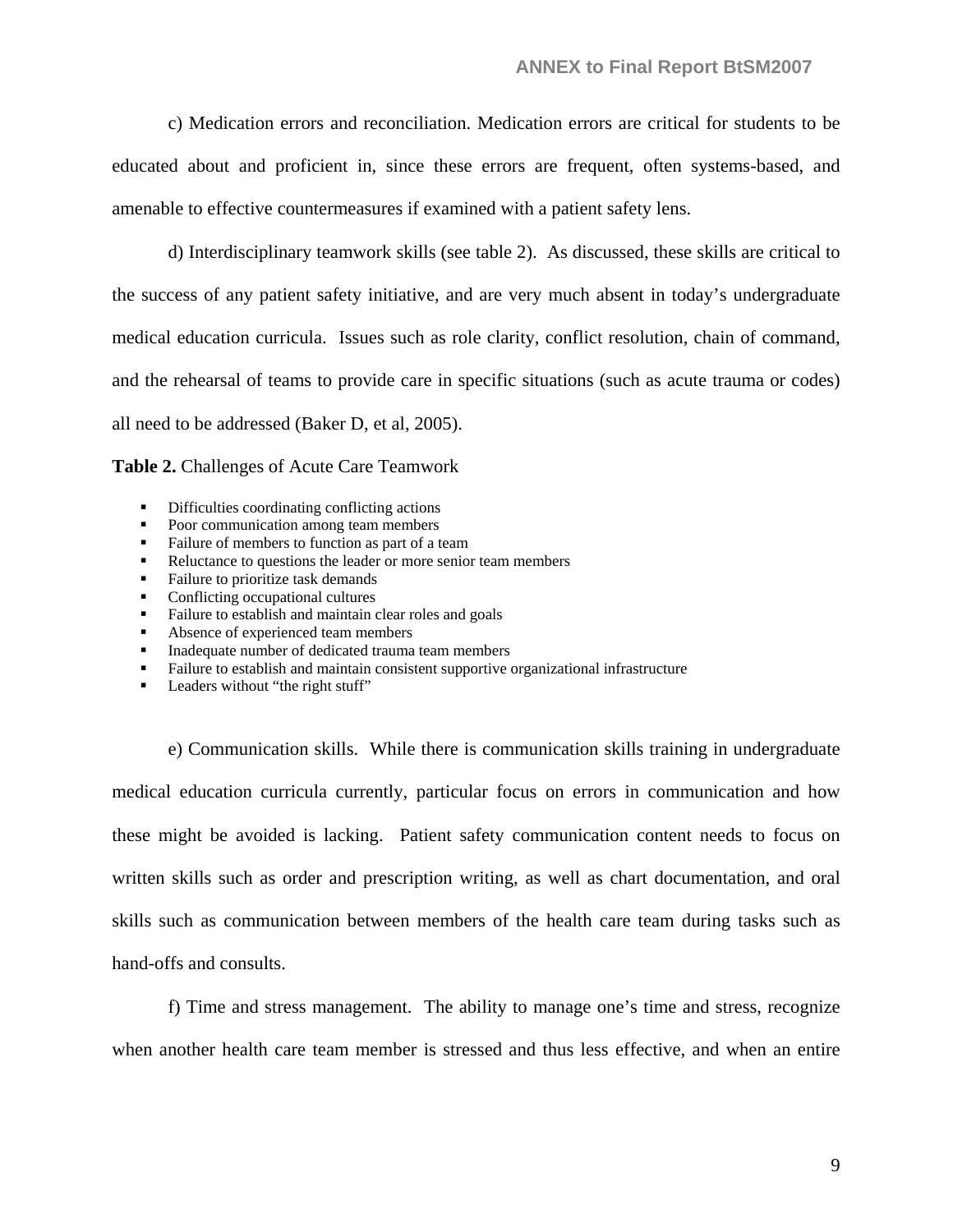team is dysfunctional because of stress-related complications are all well-documented in safety literature to be critical to continued optimal performance.<sup>[10](#page-33-1)</sup>

 g) Outcome measures and continuous quality improvement. How do we define quality? From patient's or care giver's perspective? What are the constraints and enablers to achieving high quality? Teaching health care education students to monitor outcome measures and to critically examine failures in the system as soon as they occur will lead to improved quality of care and reduced patient safety lapses (Vohra et al, 2007). Health care providers trained in this model will more rapidly address failures in systems, rather than continuing stop-gap workarounds which inevitably lead to an adverse outcome. Lessons from industry, in particular, Toyota, can be used in health care and health care education to this end.<sup>[11](#page-33-1)</sup>

 h) Health care microsystems. Education in this arena is important to help students see the health care system through a new lens, no longer a silo-based approach to health care. Understanding that health care professionals all work in multiple microsystems and being effective in doing so as part of a larger whole are key competencies in patient safety (Mohr, Batalden, Barach, 2004).

| <b>Microsystem Characteristic</b> | <b>Definition</b>                                                          |
|-----------------------------------|----------------------------------------------------------------------------|
| 1. Leadership                     | The role of clinical leaders is to balance setting and reaching collective |
|                                   | goals, and to empower individual autonomy and accountability,              |
|                                   | respectful action, and reflection.                                         |
| 2. Organizational Support         | The hospital looks for ways to support the work of the perioperative       |
|                                   | suites and helps to coordinates the hand-offs between other clinical       |
|                                   | Microsystems (i.e., PACU, ICU, etc).                                       |
| 3. Staff Focus                    | There is selective hiring of the right kind of people. The orientation     |
|                                   | process is designed to fully integrate new staff into a safety culture.    |
| 4. Education and Training         | All clinical microsystems have responsibility for the ongoing education    |
|                                   | and training of staff.                                                     |
| 5. Interdependence                | The interaction of staff is characterized by trust, collaboration,         |
|                                   | willingness to help each other, appreciation of complementary roles,       |
|                                   | respect and recognition that all contribute to a shared purpose of safer   |
|                                   | and high quality patient care.                                             |
| <b>6. Patient Focus</b>           | The primary concern is to meet all patient needs — caring, listening,      |
|                                   | educating, and responding to special requests, innovating to meet patient  |

**Table 3.** Characteristics of High Performing Perioperative Microsystems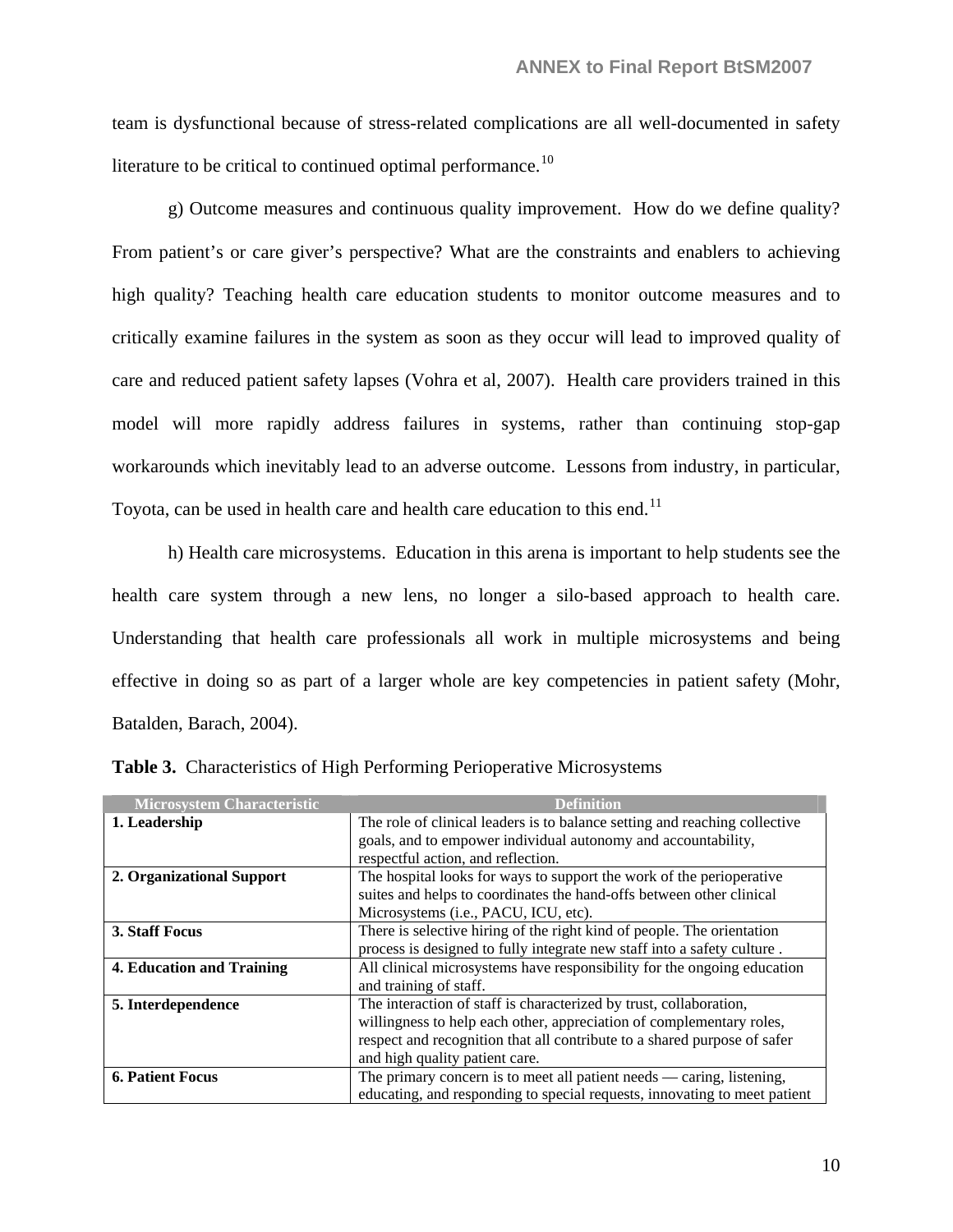|                                   | needs, and smooth service flow.                                              |
|-----------------------------------|------------------------------------------------------------------------------|
| <b>7. Community Focus</b>         | The microsystem is a resource for the hospital.                              |
| <b>8. Performance Results</b>     | Performance focuses on patient outcomes, avoidable costs, streamlining       |
|                                   | delivery, using data feedback, reducing variation and frank discussions      |
|                                   | about performance.                                                           |
| 9. Process Improvement            | An atmosphere for learning and redesign is supported by the continuous       |
|                                   | monitoring of care, use of benchmarking, and a staff that are empowered      |
|                                   | to innovate.                                                                 |
| <b>10. Information Technology</b> | Information is THE connector - staff to patients, staff to staff, needs with |
|                                   | actions to meet needs. IT facilitates effective communication and            |
|                                   | multiple formal and informal channels are used to keep everyone              |
|                                   | informed all the time.                                                       |

Reprinted with permission from Barach P. et al. Safety by Design: Understanding the dynamic complexity of redesigning care around the clinical microsystem. Qual Saf Health Care 2006; 15 (Suppl 1): i10-i16 (77).

 i) Risk management and root cause analysis. Risks and hazards that are embedded within the structure and process of care have the potential for causing injury and/or harm to patients. Within the process of care is the potential for active failure from individual actions of members of the health care team. "Organizational pathogens", latent conditions within both the process and structure of care – can set up the sharp-end health care providers for failure. Thus, to achieve the outcome of safe care, both the structure and processes of care must be modified before these latent conditions become active and cause unintended and avoidable patient harm. Accurate identification of the root causes of events must precede identification and implementation of appropriate interventions. Moreover, solutions for risk associated with human behavior or active failures such as skill-based failures are different embedded hazards or latent failures in organizational process and structure. The use of sophisticated risk assessment techniques including process mapping, FMEA, and PRA can be used to identify at which point interventions are most appropriate. This information is essential to give health care providers the tools to address problems in patient safety in a systematic, organized, and methodical manner, so that these problems may be reduced and/or eliminated (Apostolakis et al, 2002).

 j) Full disclosure applications. Students need to be trained in the techniques of full disclosure to patients once an error has occurred. Attitudes need to be formed early in students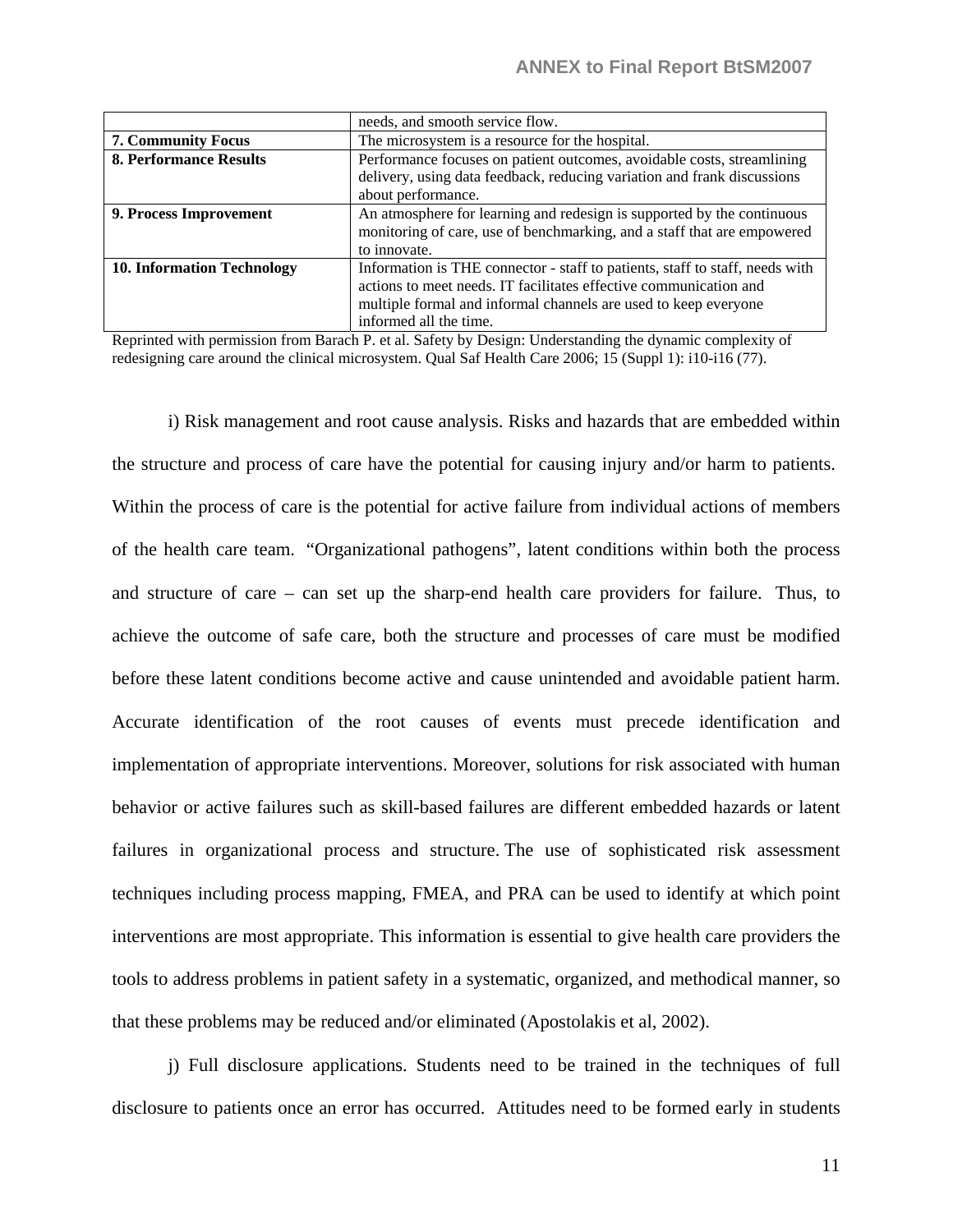that the admission of mistakes and the ability to say "I don't know" are valued, as these attitudes will allow the culture of medicine to shift to one of patient safety and continuous learning from mistakes, critical to their prevention in the future (Cantor, 2005).

 k) Informatics, electronic medical records, and health care technology. A working knowledge of these new developments in health care will allow students to interact with them and understand their importance in the reduction of medical errors in a health care system.

#### **3) General curricular principles in a patient safety curriculum**

 a.) Interprofessional education. Roundtable participants emphasized that interprofessional education should be a cornerstone of curricula for health science students and that interprofessional education should be introduced early in the educational process. Effective interprofessional teamwork is known to reduce errors caused by miscommunication and poor patient care handover.<sup>[12](#page-33-1)</sup> Grumback and Bodenheimer concluded that research on patient care teams suggests that cohesive teams where physicians and other healthcare professionals work together are associated with improved patient outcomes.<sup>[13](#page-33-1)</sup> Improved teamwork skills and greater collaboration between professions have been linked with safe and effective health care.<sup>[14](#page-33-1)</sup> Students need to be aware of these outcome improvements. Additionally, students need to both understand and experience first hand the fact that "interprofessional learning consists of more than just sharing the same learning environment: it involves acquiring an understanding of the knowledge base, values and ethos of like-minded individuals and developing respect for each others contribution to the learning process".<sup>[15](#page-33-1)</sup> We cannot expect that students educated in the current silo model of training will be able to effectively work in interprofessional teams once they have finished their training.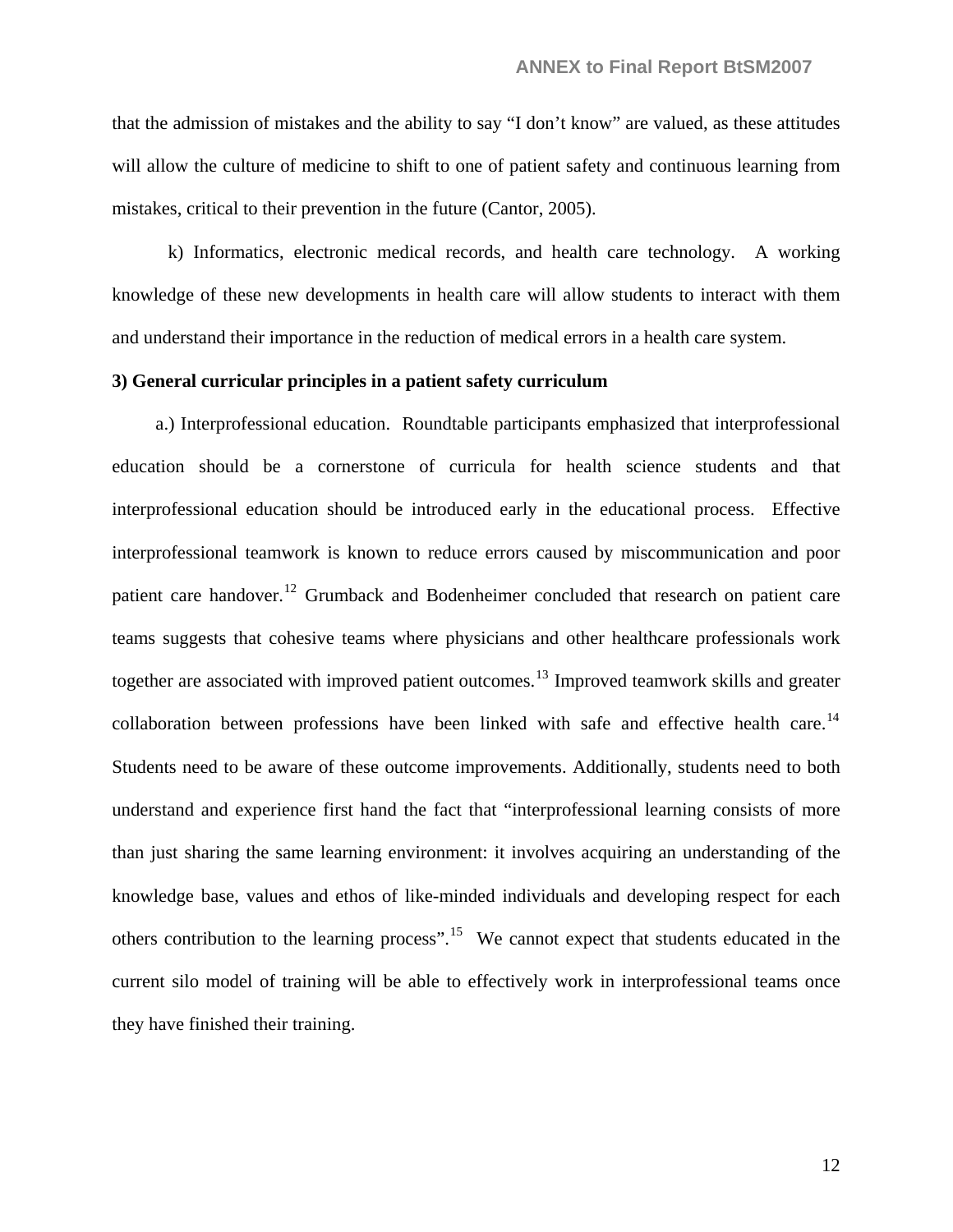b.) Longitudinal curricular approach. Roundtable members believe that longitudinal approaches must be employed in patient safety education at the undergraduate level. Practicing and reinforcing safety skills at each level are key elements in effective learning. The Dreyfus educational model has been used to describe five longitudinal stages in the development of knowledge and skills of pilots.<sup>[16](#page-33-1)</sup> Similar developmental processes have been seen in chess players, adults learning a second language, and adults learning to drive an automobile.<sup>[17](#page-33-1)</sup> Batalden defined medical education and physician development as a continuum starting at the beginning of medical school and continuing throughout a practitioner's professional career, and argued that the Dreyfus learning model could be applied to medical education.<sup>[18](#page-33-1)</sup> The first stage of the Dreyfus model ("novice stage") is where basic concepts, skills and values are learned. For clinical skills, Batalden noted "this is where the beginning student starts learning how to take a medical history through memorization of the chief complaint, history of present illness, review of systems and family and social history." In the second stage, known as the advanced beginner stage, students begin to experiment with limited applications. It is in this second stage that "the third year medical student begins to appreciate common situations such as those facing hospitalized patients (admissions, rounds, discharge) that can only be learned through experience. The remaining three stages continue through residency and mid-career, where the recognition of patterns and the use of intuition are the major work drivers". In similar fashion, a basic understanding of the concepts and values of patient safety should be introduced early in the curriculum, preferably in the first two years, followed by the supervised experimentation and application of these concepts during clinical clerkships and on into graduate education.

c.) Advanced patient safety educational opportunities for senior students. Roundtable participants agreed that students seeking further knowledge in patient safety should have access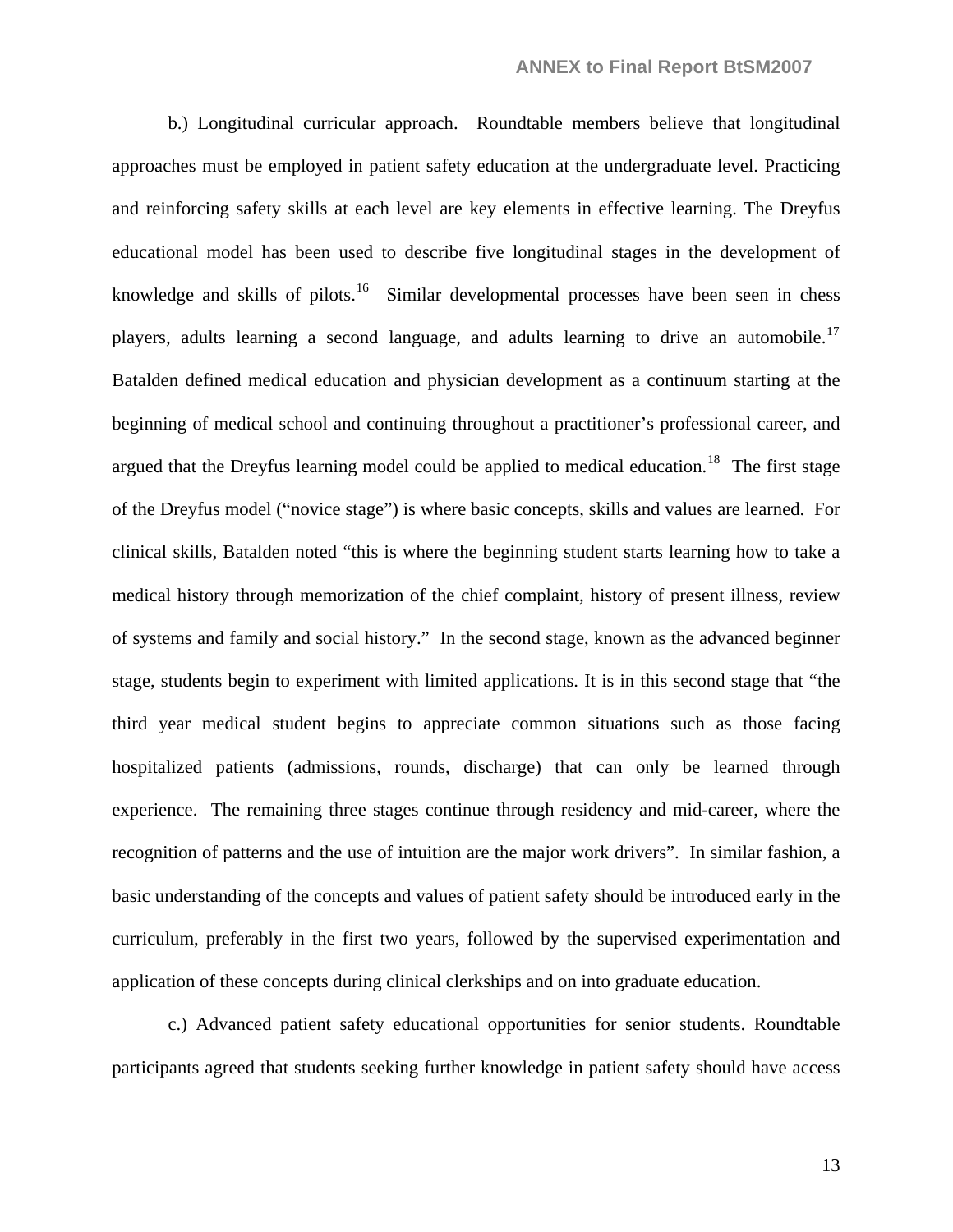to more intensive educational opportunities as electives. Further training in advanced competencies could help interested students develop into leaders, researchers, and scholars in the patient safety field.

d.) Teaching methodologies. There are a number of different strategies and educational modalities that roundtable participants thought should be utilized in addressing patient safety education at the undergraduate level. These include plenaries, small group learning sessions, experiential learning, simulation, standardized patient role-plays, case-based learning, individual and team-based learning, and supportive audio-visual material. Deliberate learning is the key to effective learning and retention of patient safety information, as well as the requisite skills and attitudes (ref. Ericsson, 2002).

e.) Assessment strategies. Roundtable participants stressed that health profession students will need to be assessed in their abilities as team members, not only individually, in a successful patient safety curriculum. Their abilities to see systems-based problems and inefficiencies and to offer systemic solutions through root cause analyses will also need to be assessed. These skills are not easily acquired, but are nonetheless critical to enable optimal performance in a health care environment focused on patient safety.

### **Storytelling and Story Analysis: Mechanisms for Influencing the Development of the Scientific Mind of Healthcare Providers.**

There is a growing interest in stories in a variety of sectors. From health care to the World Bank, people are using stories to elicit tacit knowledge, surface assumptions, and learn from experience together. People also find stories pleasurable and engaging. But the pragmatists in the audience say, "So what? Stories just make people feel good." The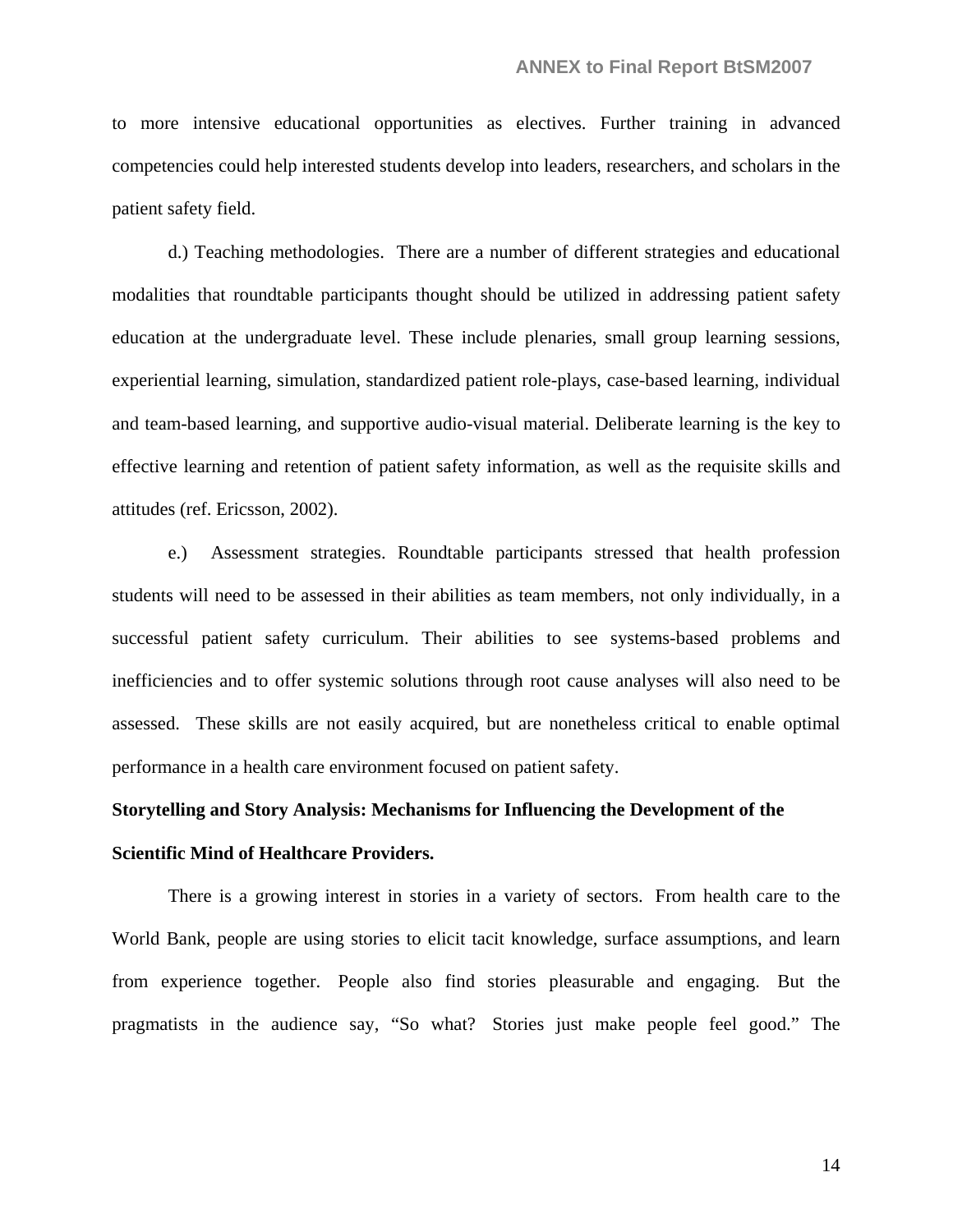presentation will help bridge the gap between insight and action, by exploring ways of using stories in the workplace to enrich decision-making, learning, and evaluation.

 Stories create connection, energy, and emotional impact. They are used by teachers and mentors to engage, influence, and persuade. Stories are increasingly seen as a leveraged strategy to foster shared understanding and communities of practice in learning environments. Stories convey culture. Telling stories by the campfire, or the water cooler, or the hearth is a timehonored way to pass on culture, wisdom, and experience. Elders mentor the younger generation by telling stories; craftsmen use stories to help apprentices take on nuance, rules of thumb, and tricks of the trade.

 Stories are data. They are used to frame reality, make sense of events, and detect early evidence of new and unforeseen possibilities. And they are cited as "proof" of points of view, judgments, and decisions. However, stories are also seen as "soft", as indicators of infrequent events and the use of intuition rather than rigorous analysis and rational decision-making. In the realm of evidence, stories are referred to as "random and anecdotal." For more valid data, the argument goes, we need numbers, frequency, appropriate sample size, and statistics.

*Story Analysis (TM)* is a methodology developed to address these concerns, bridge the "gap" between stories and numbers, and access the rich pool of experience contained in our stories. Story-telling is a necessary first step, since most of us do not see that "stories" and "analysis" can go together. But once we have a story with emotional resonance, we can look more closely at it and detect clues, signals, and patterns. By identifying the elements and causal relationships within a story, we can begin to distill the experience within it into "lessons learned" and rules of thumb. These can be viewed not simply as aphorisms, but also as testable hypotheses. To conduct such tests, we need to design naturalistic experiments and use the data of observation to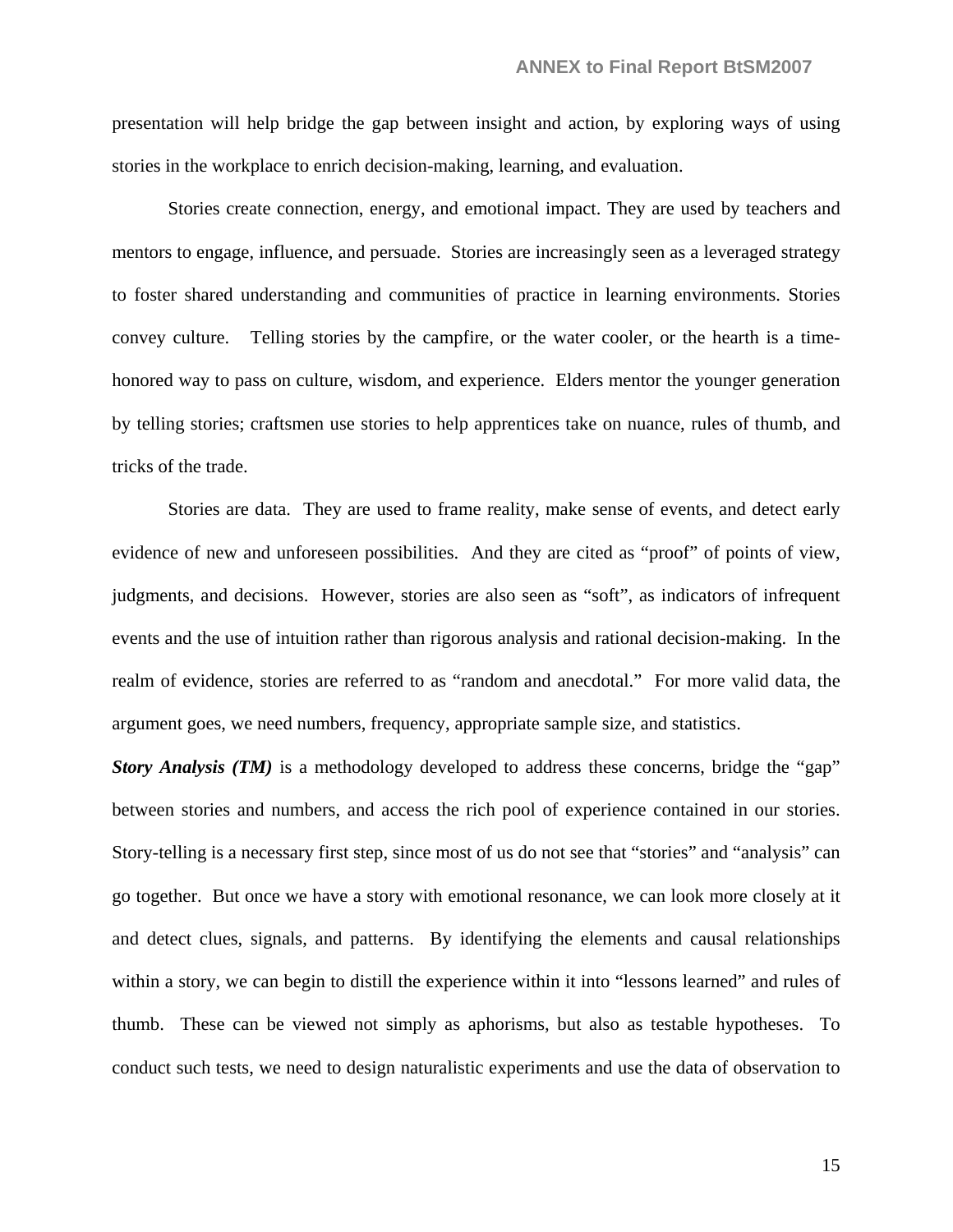test our hypotheses. This kind of testing can help us to identify more robust patterns, as well as the environmental conditions that support them. At this point, "story" analysis becomes "pattern" analysis, and it becomes possible to use stories to consciously design new patterns of practice, as well as environments and social systems that reinforce and support them.

 In brief, we see story-telling as the gateway, or portal, to story analysis and using stories. The three steps, taken together, have powerful potential for transforming social, technical, and educational systems. They also provide a foundation, or capability, which can foster more robust approaches in several key areas, such as:

- Evaluation, measurement, and intervention;
- Learning from experience together; and
- Accelerating the learning of trainees and apprentices.

#### **Barriers to Implementing New Curriculum**

The BTSM Roundtable participants identified a number of challenges and barriers in implementing inovative an undergraduate medical education curriculum. First, many physicians and educators serving as instructors, mentors, and role models have limited knowledge and experience with the competencies required, since the current medical-legal environment favors hiding errors and near-misses instead of learning from them. Indeed, most physicians believe they provide safe patient care and do not make mistakes. In a survey given to over 1000 doctors, nurses, and residents in urban teaching and non-teaching hospitals, one-third of intensive care staff stated that they have never made an error.<sup>[19](#page-33-1)</sup> However, only a third reported that errors are handled appropriately and over half reported that they find it difficult to discuss mistakes. Second, educational models are predominantly driven by individual, silo-based performance on examinations that preferentially reward memorization and recall of knowledge over application.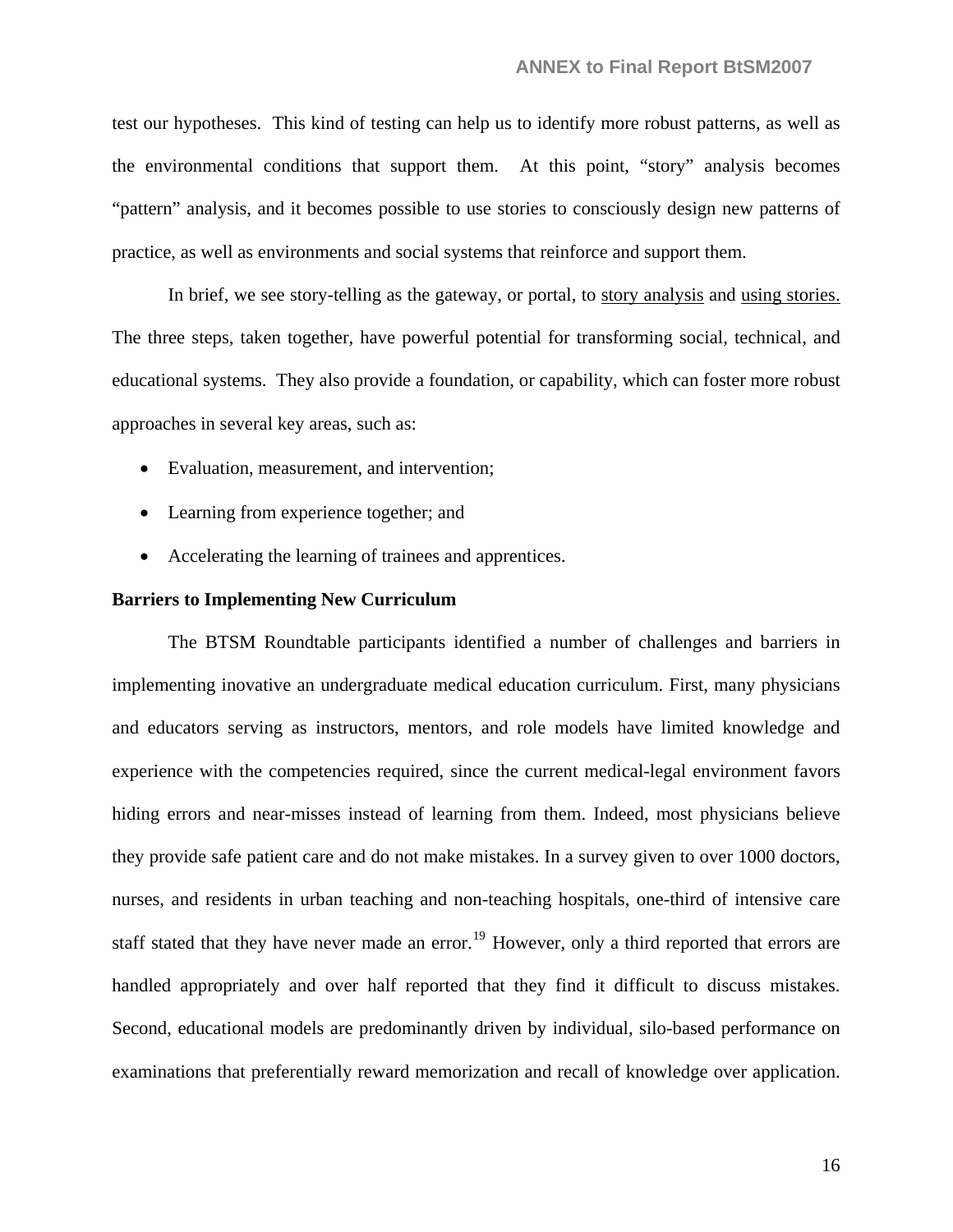Kenneth Shine, past-president of the Institute of Medicine, concluded that medicine has failed to deliver quality care to patients, because medicine equates quality with how much an individual physician knows instead of looking at quality as how well patients are cared for.<sup>[20](#page-33-1)</sup> Changing assessment strategies to look at interprofessional cooperation and problem solving will require new methodologies to be developed and implemented. Assessment strategies will also need to be modified to reflect the importance of patient safety education and outcomes. A recent article by Kachalia et al, on the incorporation of patient safety in board certifying exams is encouraging.<sup>[21](#page-33-1)</sup> Third, and not inconsequential, will be the struggle to carve out the time and commitment necessary for a successful, longitudinal, patient safety curriculum into an already full curriculum.

#### **Summary and Next Steps**

The goal of a medical curriculum is to teach students is to develop the scientific mind and address problems that affect the health of the public, and patient safety is a concern in the provision of quality health care that needs to be addressed immediately. Students need to understand, appreciate, and demonstrate appropriate patient safety skills early and continuously in their professional educations. Roundtable participants met for four days each in Vancouver to discuss the curricular design of an interdisciplinary patient safety curriculum. If we are to change the current culture, many believe it is important that students begin to understand, appreciate, and demonstrate appropriate skills related to medical errors and patient safety early in their professional education. Tremendous opportunity exists to profoundly influence the scientific mind and safety culture of the healthcare delivery providers by changing the educational environment, teaching methods, and health professional curricula. While progress has been made, much more is left to be done.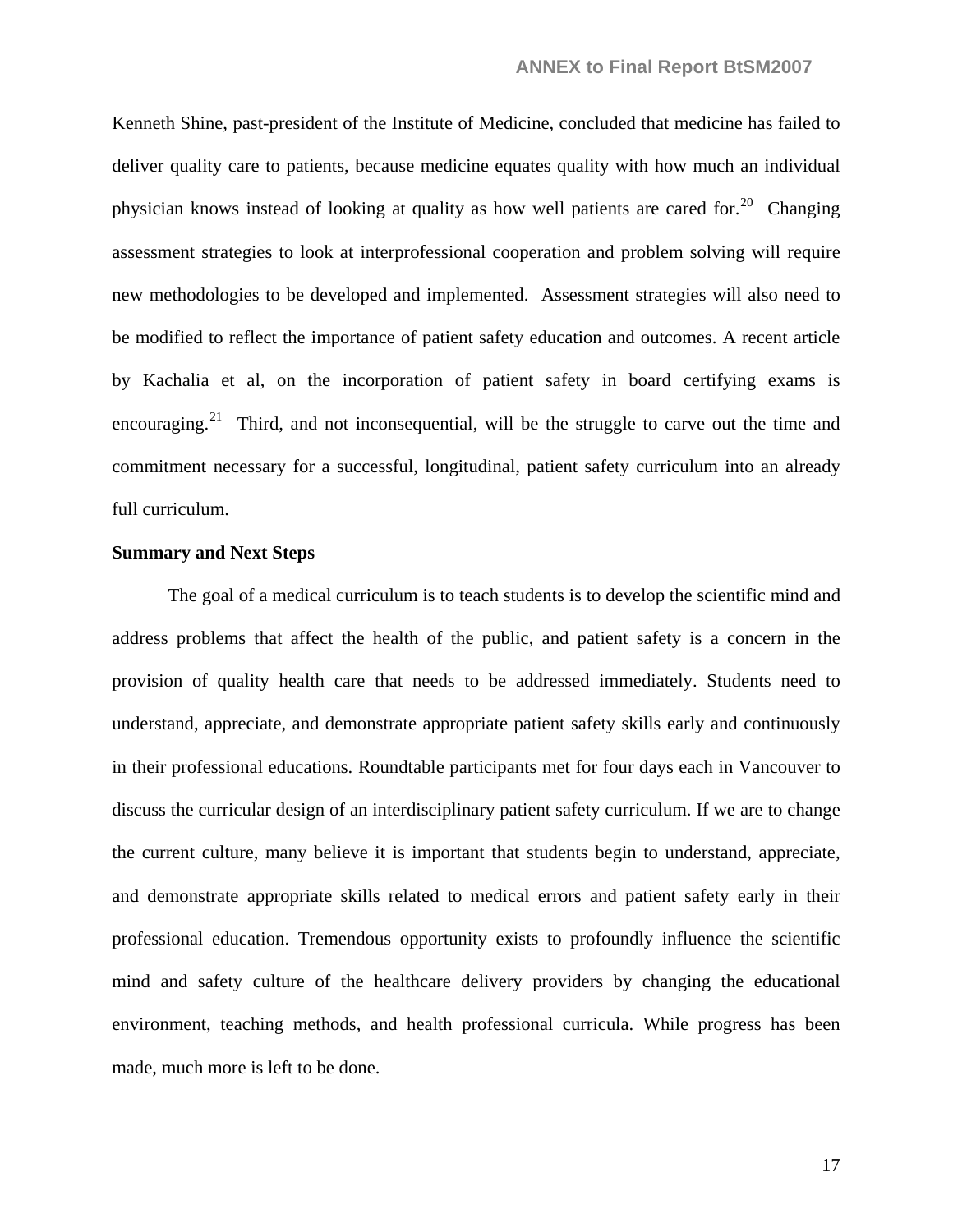#### **BIBLIOGRAPHY**

 $\overline{a}$ 

<sup>1</sup> Kern DE, Thomas PA, Howard DM, Bass EB. Curriculum Development for Medical

*Education: A Six-Step Approach.* The Johns Hopkins University Press; 1998.

2 Kohn LT, Corrigan JM, Donaldson MS, eds. *To Err is Human: Building a Safer Health System*. Washington, DC: National Academy Press; 2000.

3 Committee on Quality of Health Care in America, Institute of Medicine, 2001*. Crossing the quality chasm: a new health system for the 21<sup>st</sup> century.* Washington, DC: National Academy Press; 2001.

<sup>4</sup> Cohen J. Letter to medical school deans. Washington, DC: Association of American Medical Colleges, December 1999.

 $<sup>5</sup>$  Halbach JL, Sullivan LL. Teaching medical students about medical errors and patient safety:</sup> evaluation of a required curriculum. *Acad Med.* 2005;80:600–606.

6 Ogrinc G, Headrick LA, Mutha S, Coleman MT, O'Donnell J, Miles PV. A framework for teaching medical students and residents about practice-based learning and improvement, synthesized from a literature review. *Acad Med.* 2003;78:748–756.

 $7$  Madigosky W, Headrick L, Nelson K, Cox K, Anderson T. Changing and Sustaining Medical Students' Knowledge, Skills, and Attitudes about Patient Safety and Medical Fallibility. *Academic Medicine.* 2006; 81:94–101.

<sup>8</sup> Gould BE, O'Connell MT, Russell MT, Pipas CF, McGurdy FA. Teaching quality measurement and improvement, cost-effectiveness, and patient satisfaction in undergraduate medical education: the UME-21 experience. *Fam Med.* 2004;36(January suppl):S57-S62.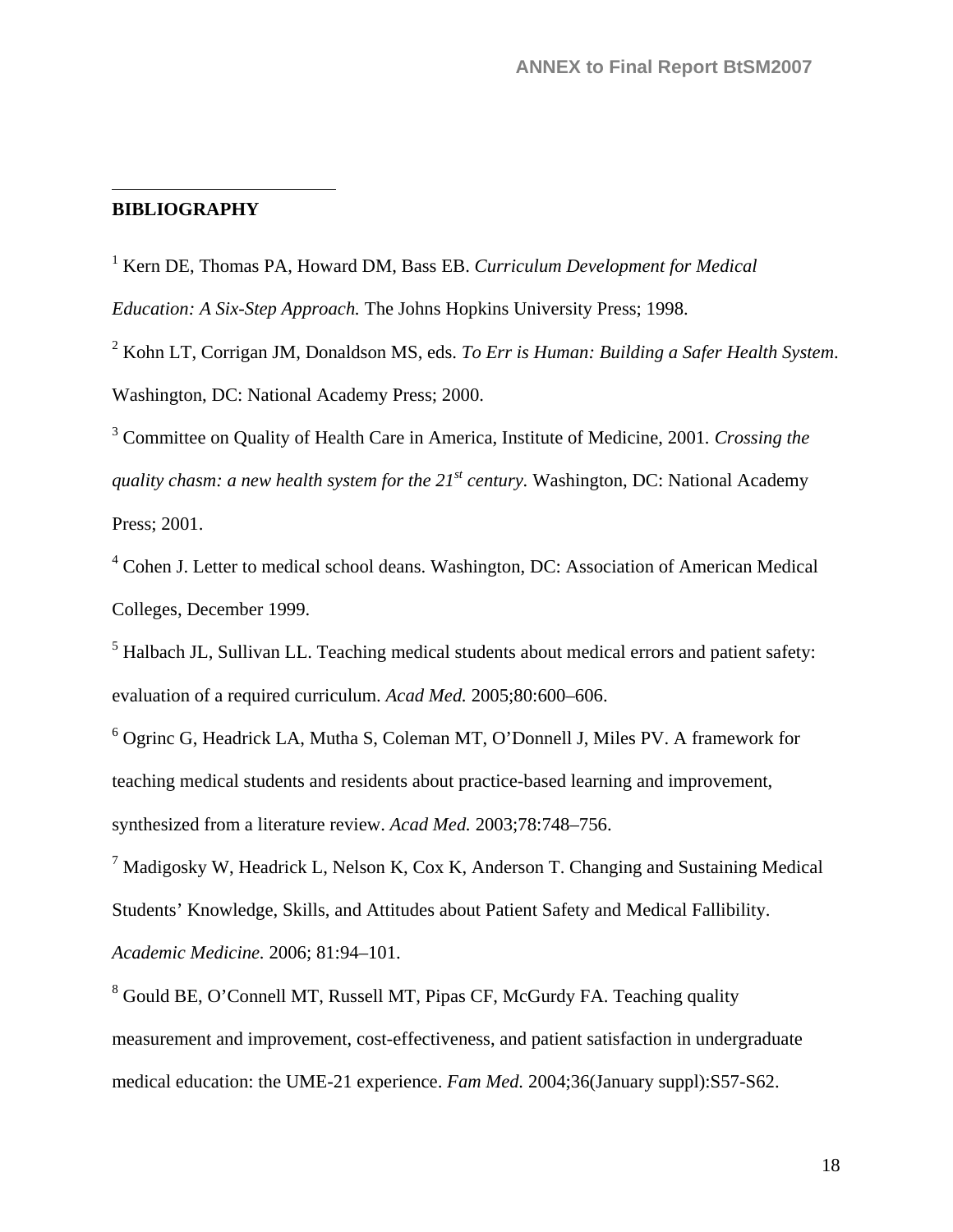9 Spear SJ. Fixing Health Care from the Inside, Today. *Harvard Business Review.* 2005, Sept; 78-91.

<sup>10</sup> Sexton JB, Thomas EJ, Helmreich RL. Error, stress and teamwork in medicine and aviation: cross-sectional surveys. *BMJ.* 2000;320:745-749.

<sup>11</sup> Armstrong EG, Mackey M, Spear SJ. Medical Education as a Process Management Problem. *Acad Med*. 2004, 79(8):721-728.

 $12$  Silver MP, Antonow JA. Reducing medication errors in hospitals: a peer review organization collaboration. *Joint Commission Journal Quality Improvement.* 2000;26:332-340.

13 Grumbach K, Bodenheimer T. Can health care teams improve primary care practice? *JAMA.* 2004; 291(10):1246-1251.

14 Wood DF. Interprofessional education: Still more questions than answers? *Med Ed.* 2001;35(9):816.

15 Glen S, Leiba T. *Multiprofessional education for nurses: Breaking the boundaries?* Basingstoke: Palgrave; 2001.

16 Dreyfus H, Dreyfus S. *Mind over Machine*. New York Free Press, 1986 and Drefus H. *On the Internet*. New York: Routledge, 2001.

17 Dreyfus H, Dreyfus S. *Mind over Machine*. New York Free Press, 1986 and Drefus H. *On the Internet*. New York: Routledge, 2001.

18 Batalden P, Leach D, Swing S, Dreyfus H, Dreyfus S**.** General Wood DF. Interprofessional education: Still more questions than answers? *Med Ed.* 2001;35(9):816.

 $19$  Sexton JB, Thomas EJ, Helmreich RL. Error, stress and teamwork in medicine and aviation: cross-sectional surveys. *BMJ.* 2000;320:745-749.

20 Shine KI. Health care quality and how to achieve it. *Acad Med.* 2002;77:91-99.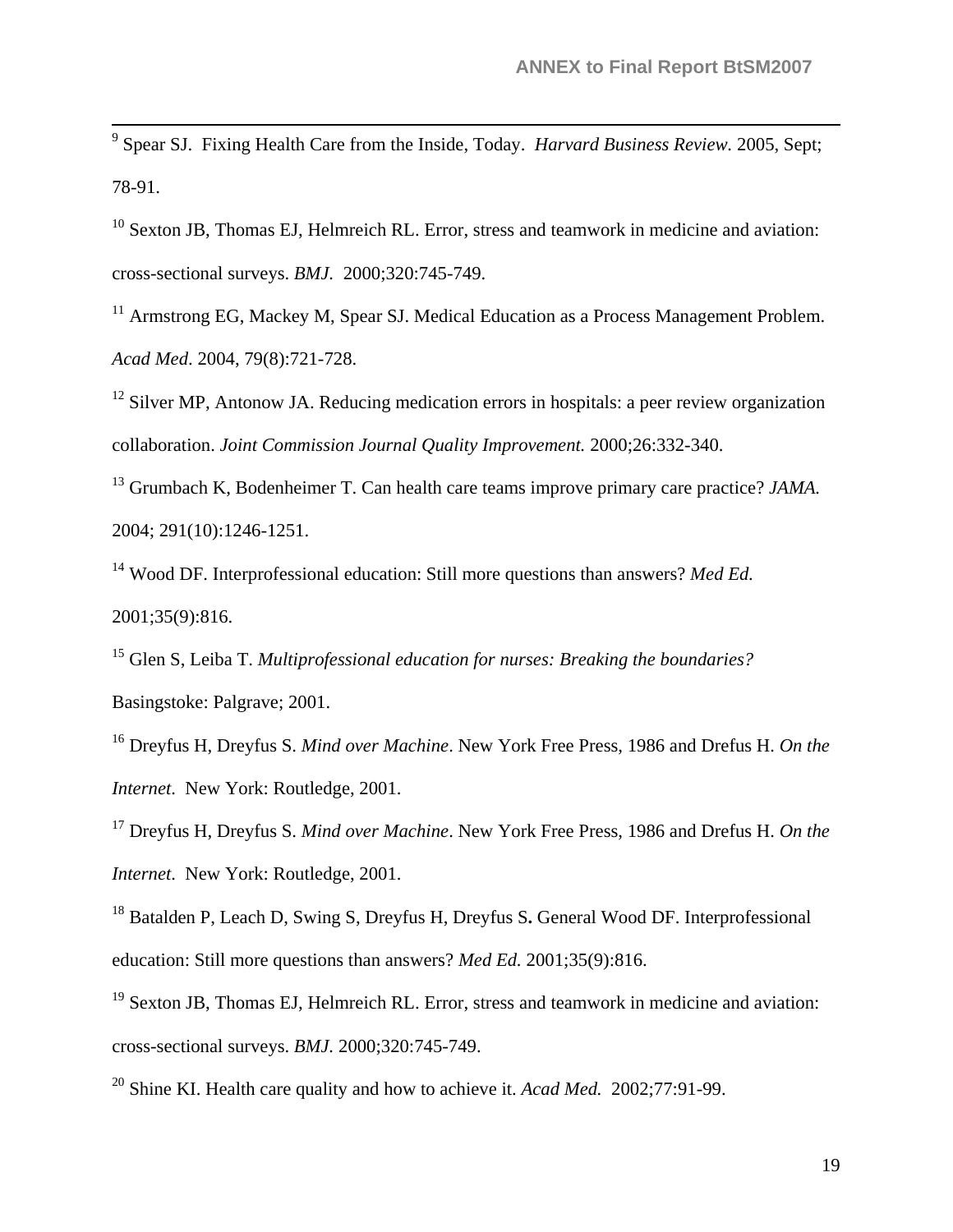<sup>21</sup> Kachalia A, Johnson J, Miller S, Brennan T. The incorporation of patient safety into board certifying exams. *Acad Med.* 2006; 81:317-325.

Barach P, Johnson J. Safety by Design: Understanding the dynamic complexity of redesigning care around the clinical microsystem. Qual Saf Health Care 2006; 15 (Suppl 1): i10-i16.

Baker, D. Battles J, King H, Salas, E., Barach, P. The Role of Teamwork in the Professional Education of Physicians: Current Status and Assessment Recommendations. *Joint Commission Journal on Quality and Safety 2005*; 31:4:185-202.

Cantor M**,** Barach P**,** Derse A, Maklan C, Woody G, Fox E. [Disclosing Adverse Events to](http://www.jcrinc.com/subscribers/journal.asp?durki=8744&site=14&return=8739)  [Patients,](http://www.jcrinc.com/subscribers/journal.asp?durki=8744&site=14&return=8739) *Joint Commission Journal on Quality and Safety*, 2005; 31:5-12.

Ericsson, K.A. (2002). Attaining excellence through deliberate practice: Insights from the study of expert performance. In M. Ferrari (Ed.), *The pursuit of excellence in education* (pp. 21-55). Hillsdale, NJ: Erlbaum.

Apostolakis, G. Barach, P. Lessons learned from nuclear power. Patient Safety, International Textbook, Hatlie, M. & Tavill, K. (Eds), Aspen Publications, pp.205-225, 2003.

Vohra, P., Daugherty, C., Mohr, J., Wen, M., Barach, P. Housestaff and Medical Student Attitudes towards Adverse Medical Events. JCAHO Journal of Quality and Safety, 2007.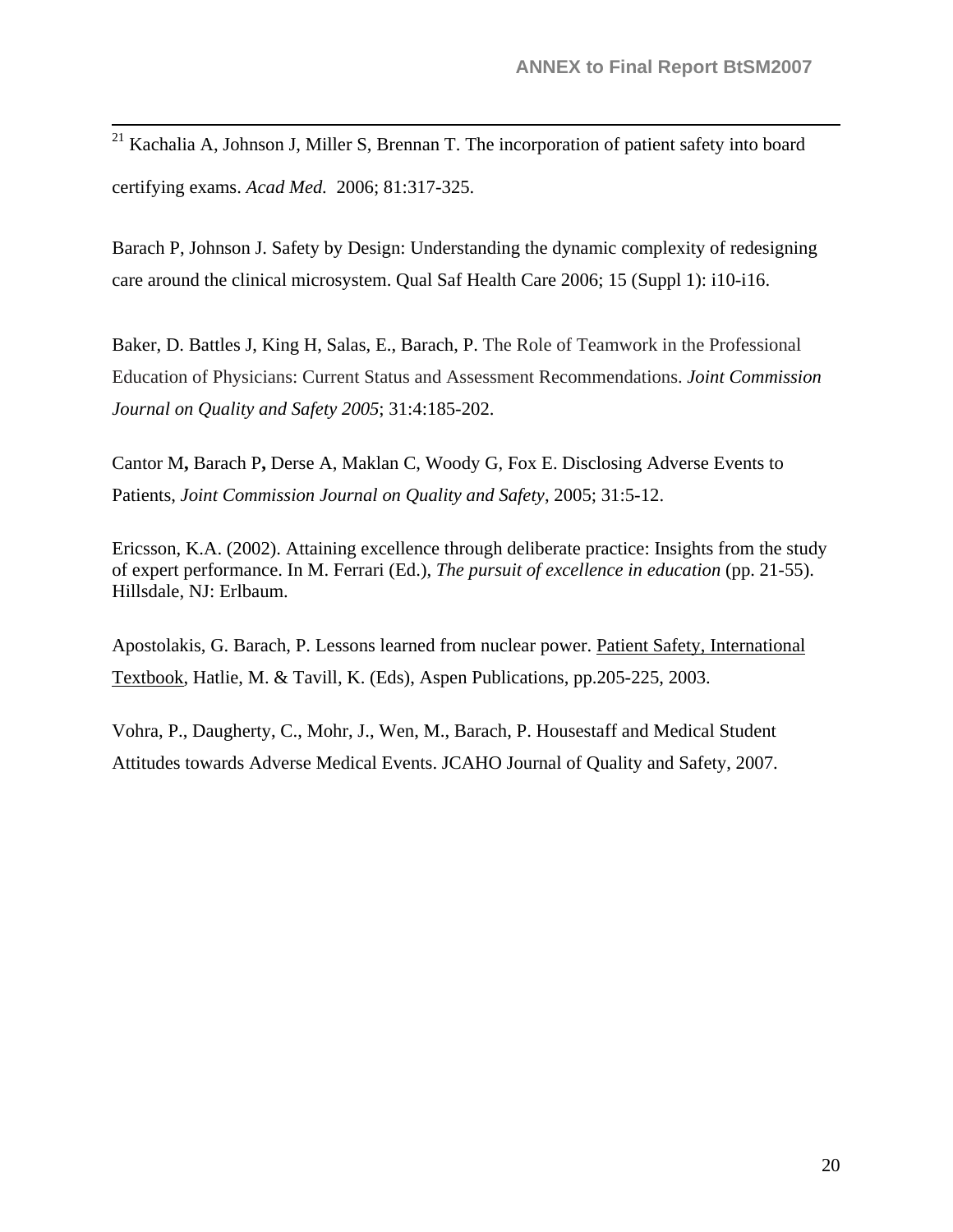| PATIENT SAFETY DOMAINS                    | <b>Knowledge, Skills, Attitudes</b>            |
|-------------------------------------------|------------------------------------------------|
|                                           |                                                |
| 1. Theoretical Foundations                | Microsystems, historical trends, chaos,        |
|                                           | complexity, competency and learning, error     |
|                                           | science                                        |
| 2. Behavioral<br>of<br>Medical<br>Aspects | Ethics, patient quality of life, resolution of |
| Professionalism                           | conflict                                       |
| 3. Interpersonal Aspects and Issues       | Communication, stress and coping               |
| 4. Human Factors and Ergonomics           | Design history, error taxonomies, safety       |
|                                           | tools, decision support systems, fatigue       |
|                                           | factors, user centered design                  |
| 5. Systems Analysis                       | <b>Systems</b><br>theory,<br>microsystems,     |
|                                           | organizations and learning disasters, place    |
|                                           | for human error, information technology        |
| 6. Quality Improvement Learning           | Pareto/flow charts, and other QI tools, best   |
|                                           | practices,                                     |
| 7. Injury Epidemiology                    | Workplace hazards, worker safety, phases       |
|                                           | of injury, medicolegal aspects                 |

### Appendix A: The Patient Safety Domain Competencies

 $\overline{a}$